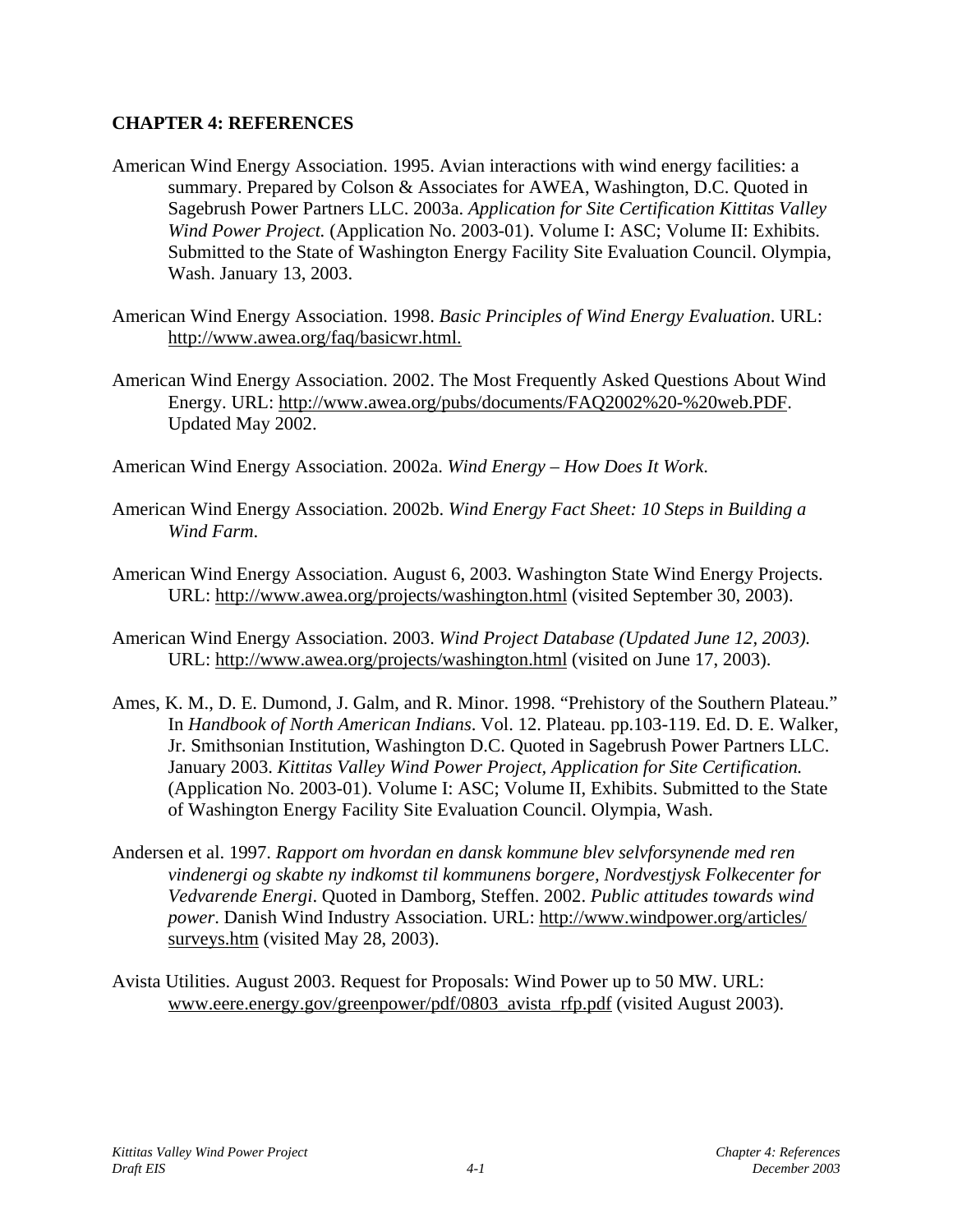- Bach, Lisa. 2002. Kittitas County Solid Waste Programs. Personal communication. Quoted in Sagebrush Power Partners LLC, January 13, 2003. *Application for Site Certification Kittitas Valley Wind Power Project.* Volume 1: ASC; Volume II: Exhibits. Submitted to the State of Washington Energy Facility Site Evaluation Council. Olympia, Wash.
- Barnes, James D., Miller, Laymon N., and Wood, Eric W. 1977. *Power Plant Construction Noise Guide*. Empire State Electric Energy Research Corp. New York. Quoted in Sagebrush Power Partners LLC. 2003a. *Application for Site Certification Kittitas Valley Wind Power Project.* (Application No. 2003-01). Volume I: ASC; Volume II: Exhibits. Submitted to the State of Washington Energy Facility Site Evaluation Council. Olympia, Wash. January 13, 2003.
- Bauer, H. H., and A. J. Hansen. 2000. *Hydrology of the Columbia Plateau Regional Aquifer System, Washington, Oregon, and Idaho*. U. S. Geologic Survey, Water-Resources Investigations Report 96-4106, 61 p. Quoted in Sagebrush Power Partners LLC, 2003c. *Kittitas Valley Wind Power Project Responses to Initial Completeness Report*. Submitted to the State of Washington Energy Facility Site Evaluation Council. Olympia, Wash. April 23, 2003.
- Bauer, H. H., and J. J. Vaccaro. 1990. *Estimates of Ground-water Recharge to the Columbia Plateau Regional Aquifer System, Washington Oregon, and Idaho, for Predevelopment and Current Land-use Conditions*. U. S. Geologic Survey, Water-Resources Investigations Report 88-4018, 37 p., 2 plates. Quoted in Sagebrush Power Partners LLC. 2003a. *Application for Site Certification Kittitas Valley Wind Power Project.* (Application No. 2003-01). Volume I: ASC; Volume II: Exhibits. Submitted to the State of Washington Energy Facility Site Evaluation Council. Olympia, Wash. January 13, 2003.
- Becker, Larry. October 1, 2003. Director of Engineering and Construction, National Energy Systems Co. Personal communications.
- Benton County and Bonneville. 2002. *Maiden Wind Farm Final NEPA/SEPA Environmental Impact Statement. DOE/EIS-0333*. January 2003.
- Bicchieri, B. 1994. Reecer Canyon Quadrangle Random Survey: A Report to the Archaeological and Cultural Task Group of the Yakima Resources Management Cooperative. Central Washington University, Ellensburg. Quoted in Sagebrush Power Partners LLC. January 2003. *Kittitas Valley Wind Power Project, Application for Site Certification.* (Application No. 2003-01). Volume I: ASC; Volume II, Exhibits. Submitted to the State of Washington Energy Facility Site Evaluation Council. Olympia, Wash.
- Bonneville Power Administration. 1995. *Electric Powerlines, Questions and Answers on Research into Health Effects*. June 1995. URL: http://www.niehs.nih.gov/emfrapid/ booklet/youremf2.htm#higher (visited October 6, 2003).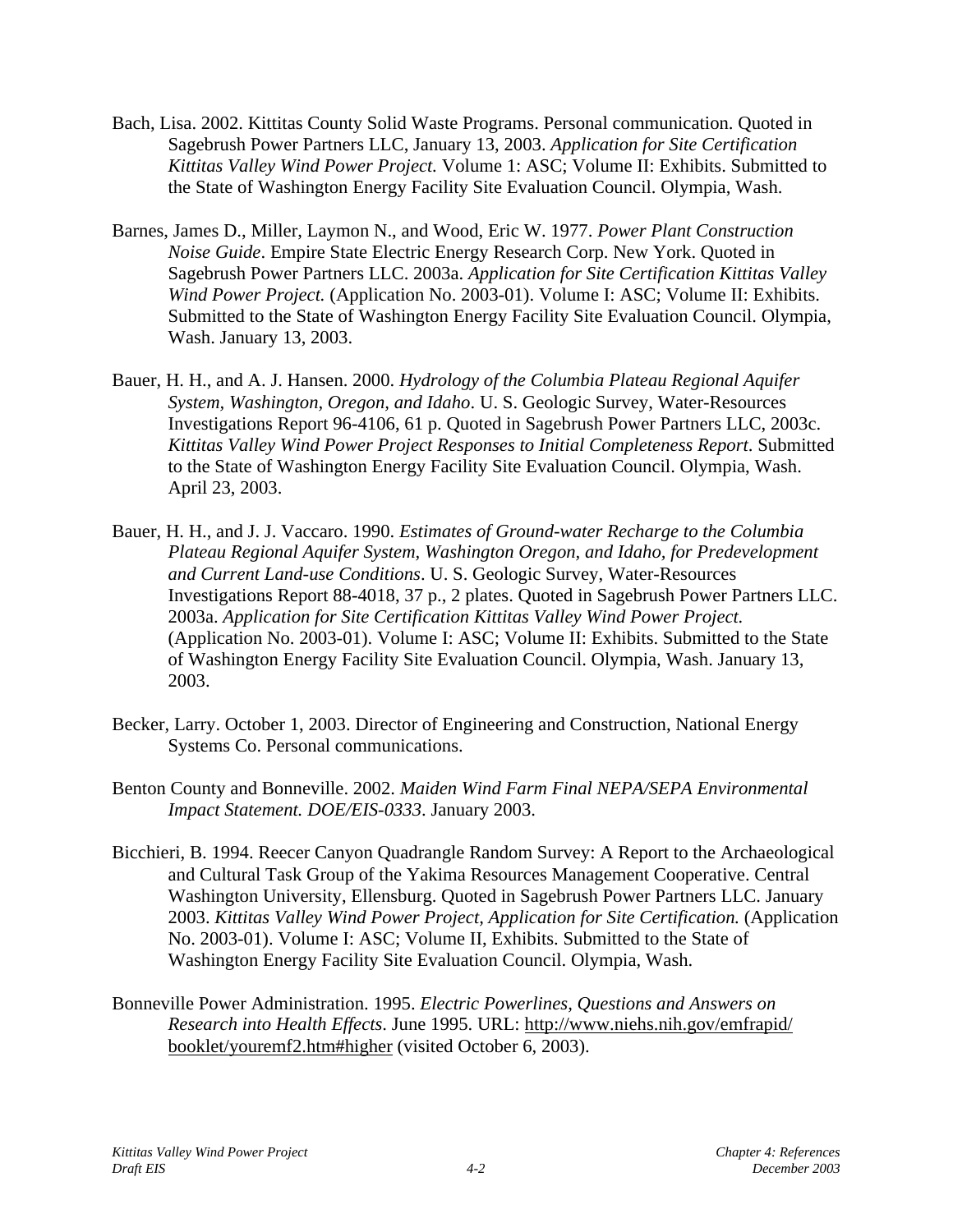- Bonneville Power Administration. 2001. *Upgrading the Capacity and Reliability for the BPA Transmission System, Report of the Infrastructure Technical Review Committee.*
- Bonneville Power Administration. 2003. Letter to EFSEC Re: Kittitas Valley Wind Farm NEPA. March 4, 2003.
- Bonneville Power Administration and Energy Facility Site Evaluation Council (EFSEC). 2002. *Wallula Power Project and Wallula-McNary Transmission Line Project Draft Environmental Impact Statement*. DOE/EIS-0330. February 2002.
- Bonneville Power Administration and U.S. Department of Energy. February 1993*. Resource Programs Final EIS*. Quoted in BPA and Benton County, Washington, March 2002. *Maiden Wind Farm Draft NEPA/SEPA Environmental Impact Statement*, page 3-8.
- Bonneville Power Administration, U.S. Department of Energy, and Benton County. March 2002. *Maiden Wind Farm Draft NEPA/SEPA Environmental Impact Statement.*
- Boyd, R. T. 1998. "Demographic History Until 1990." In *Handbook of North American Indians*. Vol. 12. Plateau. pp.467-483. Ed. D. E. Walker, Jr. Smithsonian Institution, Washington D.C. Quoted in Sagebrush Power Partners LLC. January 2003. *Kittitas Valley Wind Power Project, Application for Site Certification.* (Application No. 2003-01). Volume I: ASC; Volume II, Exhibits. Submitted to the State of Washington Energy Facility Site Evaluation Council. Olympia, Wash.
- Brown, C. G. 1992. Movement and migration patterns of mule deer in southeastern Idaho. *Journal of Wildlife Management* 56: 246-253. Quoted in Sagebrush Power Partners LLC. 2003a. *Application for Site Certification Kittitas Valley Wind Power Project.* (Application No. 2003-01). Volume I: ASC; Volume II: Exhibits. Submitted to the State of Washington Energy Facility Site Evaluation Council. Olympia, Wash. January 13, 2003.
- Brown, E. R., 1985. *Management of Wildlife and Fish Habitats in Forests of Western Oregon and Washington*. USDA Forest Service, PNW Region, Publication No. R6-F&WL-192- 1985. Portland, Oregon.
- Brown, H. A, R. B. Bury, D. M. Darda, L. V. Diller, C. R. Peterson, and R. M. Storm. 1995. *Reptiles of Washington and Oregon*. Seattle Audubon Society. Seattle Wash.
- Buhyoff, G.J., P.A. Miller, J.W. Roach, D. Zhou, and L.G. Fuller. 1994. "An AI Methodology for Landscape Visual Assessments" AI Applications, 8, 1, pp. 1-13. Quoted in: Sagebrush Power Partners LLC. 2003c. *Kittitas Valley Wind Power Project Responses to Initial Completeness Report*. Submitted to the State of Washington Energy Facility Site Evaluation Council. Olympia, Wash. April 23, 2003.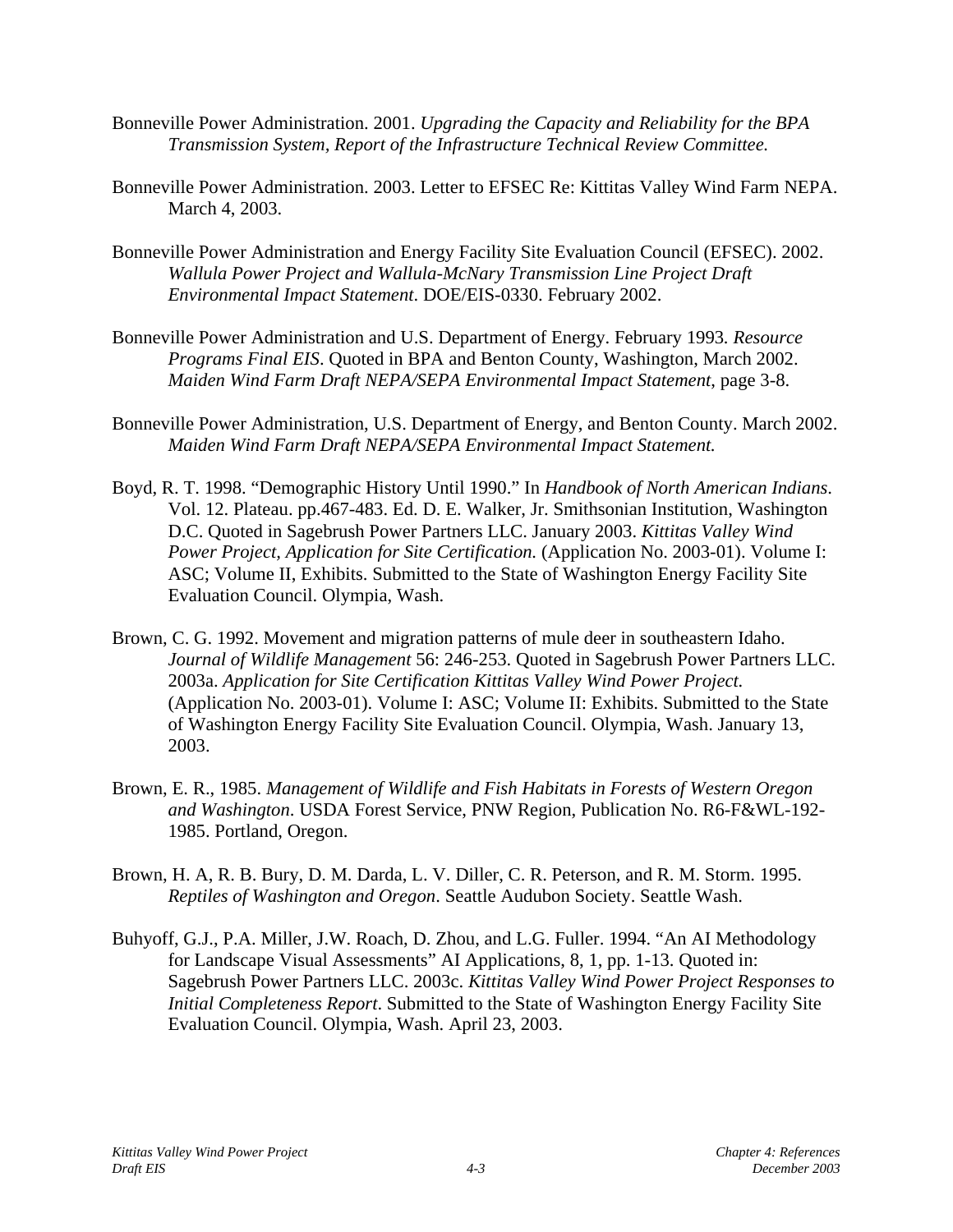- California Energy Commission (CEC). 2001a. Presiding Members Proposed Decision, Metcalf Energy Center. Quoted in Sagebrush Power Partners LLC. 2003a. *Application for Site Certification Kittitas Valley Wind Power Project.* (Application No. 2003-01). Volume I: ASC; Volume II: Exhibits. Submitted to the State of Washington Energy Facility Site Evaluation Council. Olympia, Wash. January 13, 2003.
- California Energy Commission (CEC). 2001b. Presiding Members Proposed Decision, Metcalf Energy Center. Quoted in Bonneville Power Administration and Benton County, Washington. 2002. *Maiden Wind Farm Draft NEPA/SEPA Environmental Impact Statement*. DOE/EIS-0333. March 2002.
- California Integrated Waste Management Board. 2003. *Estimated Solid Waste Generation Rates for Industrial Establishments (Transportation/communication/utilities)*. April 24, 2003. URL: http://www.ciwmb.ca.gov/WasteChar/WasteGenRates/WGIndust.htm (visited on June 10, 2003).
- Cassidy, K. M., M. R. Smith, C. E. Grue, K. M. Dvornich, J. E. Cassady, K. R. McAllister, and R.E. Johnson. 1997. Gap Analysis of Washington State: An evaluation of the protection of biodiversity. Volume 5 in Washington State Gap Analysis - Final Report (K. M. Cassidy, C. E. Grue, M. R. Smith, and K. M. Dvornich, eds.). Washington Cooperative Fish and Wildlife Research Unit, University of Washington, Seattle. 192 pp. Quoted in Sagebrush Power Partners LLC. 2003a. *Application for Site Certification Kittitas Valley Wind Power Project.* (Application No. 2003-01). Volume I: ASC; Volume II: Exhibits. Submitted to the State of Washington Energy Facility Site Evaluation Council. Olympia, Wash. January 13, 2003.
- CH2M Hill and Zilkha Renewable Energy 2002. *Housing and Recreational Facility Availability Survey.* Quoted in Sagebrush Power Partners LLC. 2003. *Application for Site Certification Kittitas Valley Wind Power Project.* (Application No. 2003-01) Volume I: ASC; Volume II: Exhibits. Submitted to the State of Washington Energy Facility Site Evaluation Council. Olympia, Wash. January 13, 2003.
- Cle Elum, City of. March 2001. *Trendwest Properties: Cle Elum UGA Draft EIS*. Cle Elum, Washington.
- Cle Elum-Roslyn School District. 2001. *Capital Facilities Plan 2001-2020*. March 26, 2001.
- Country Guardian. 2003. Country Guardian Web Site. URL: http://www.countryguardian.net/ case.htm#jsafety (visited October 6, 2003).
- Crockford, N.J. 1992. A review of the possible impacts of wind farms on birds and other wildlife. JNCC Report No. 27. Joint Nature Conservancy Committee, Peterborough, UK. 60pp. Quoted in Sagebrush Power Partners LLC. 2003a. *Application for Site Certification Kittitas Valley Wind Power Project.* (Application No. 2003-01). Volume I: ASC; Volume II: Exhibits. Submitted to the State of Washington Energy Facility Site Evaluation Council. Olympia, Wash. January 13, 2003.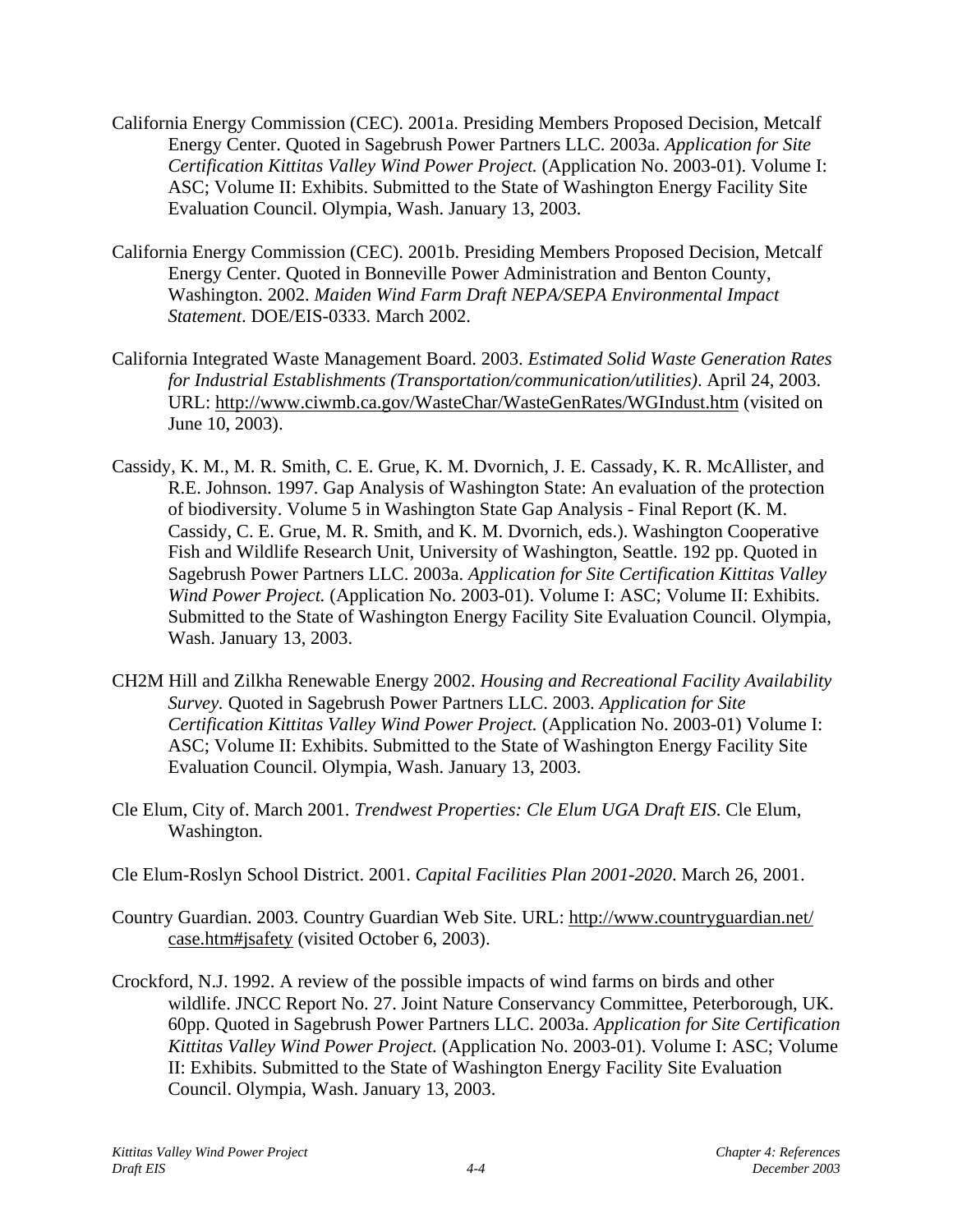- Daily Journal of Commerce. 2003. Wind power lease would help schools. Reproduced in URL: www.djc.com (visited July 11, 2003).
- Damborg, Steffen. 2002. *Public attitudes towards wind power*. Danish Wind Industry Association. URL: http://www.windpower.org/articles/surveys.htm (visited May 28, 2003).
- Danish Society of Windmill Neighbours (Landsforeningen Naboer til Vindmoller). 2003. URL: http://www.naboertilvindmoller.dk/Diverse/crash.htm (visited October 3, 2003).
- Daubenmire, R. 1970. Steppe vegetation of Washington. Originally Agriculture Experiment Station Publication XT0062. Reprinted in 1988 as EB1446, Department of Agriculture and Home Economics, Washington State University, Pullman. 132 pp. Quoted in Sagebrush Power Partners LLC. 2003a. *Application for Site Certification Kittitas Valley Wind Power Project.* (Application No. 2003-01). Volume I: ASC; Volume II: Exhibits. Submitted to the State of Washington Energy Facility Site Evaluation Council. Olympia, Wash. January 13, 2003.
- DePuydt, R. 1990. *A Cultural Resources Survey Along Puget Sound Power and Light's Intermountain Transmission Line Between Hyak and Vantage*. Washington. Eastern Washington University Reports in Archaeology and History 100-73. Cheney. Quoted in Sagebrush Power Partners LLC. January 2003. *Kittitas Valley Wind Power Project, Application for Site Certification.* (Application No. 2003-01). Volume I: ASC; Volume II, Exhibits. Submitted to the State of Washington Energy Facility Site Evaluation Council. Olympia, Wash.
- Desert Claim Wind Power LLC. 2003. *Desert Claim Wind Power Project Development Activities Application.* Submitted to Kittitas County Community Development Services. January 28, 2003.
- Douglas County Solid Waste Program Office. 2002. *Douglas County Comprehensive Solid Waste Management Plan*. July 2002. URL: http://www.douglascountywa.net/ ~swaste/dccswmp/ (visited June 10, 2003).
- ECONorthwest. October 2002. *Economic Impacts of Wind Power in Kittitas County*. A report for the Phoenix Economic Development Group. Quoted in Sagebrush Power Partners LLC. 2003. *Application for Site Certification Kittitas Valley Wind Power Project.* (Application No. 2003-01) Volume I: ASC; Volume II: Exhibits. Submitted to the State of Washington Energy Facility Site Evaluation Council. Olympia, Wash. January 13, 2003. Modified for the Kittitas Valley Wind Power Project by CH2M HILL, November 2002.
- Energy Facility Site Evaluation Council (EFSEC). 2001. *Sumas Energy 2 Generation Facility Final EIS. Volume 1: Environmental Impact Statement and Appendices*. February 2001.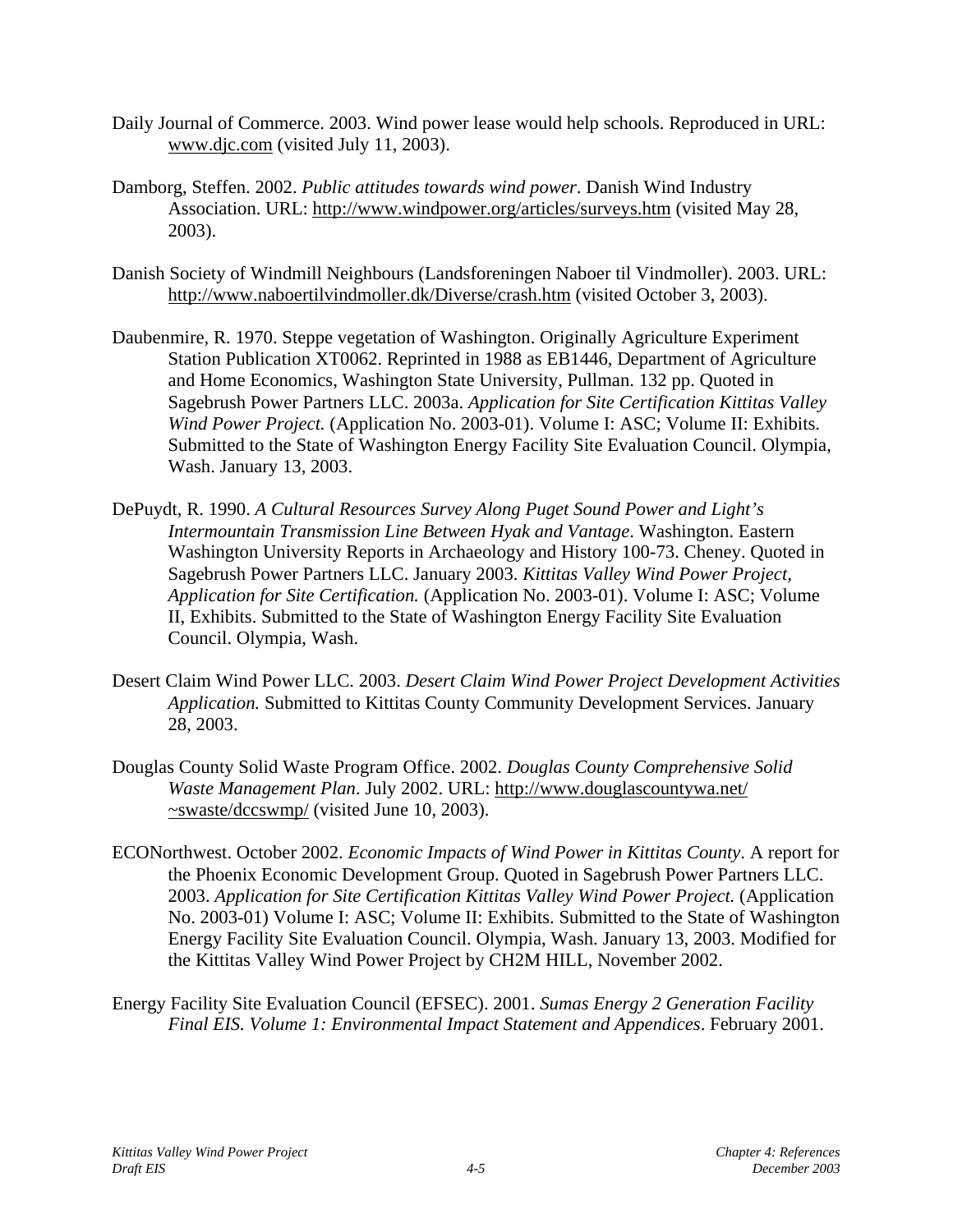- Energy Facility Site Evaluation Council (EFSEC). 2003. *Council Order No. 776: Order on Consistency with Local and Regional Land Use Plans and Zoning Ordinances*. May 7, 2003.
- Erickson, W. P., G. D. Johnson, M. D. Strickland, D. P. Young, Jr., K. J. Sernka and R. E. Good. 2001. Avian collisions with wind turbines: A summary of existing studies and comparisons to other sources of avian collision mortality in the United States. National Wind Coordinating Committee Resource Publication. Quoted in Sagebrush Power Partners LLC. 2003a. *Application for Site Certification Kittitas Valley Wind Power Project.* (Application No. 2003-01). Volume I: ASC; Volume II: Exhibits. Submitted to the State of Washington Energy Facility Site Evaluation Council. Olympia, Wash. January 13, 2003.
- Erickson, W. P., G. D. Johnson, M. Dale Strickland, and Karen Kronner. 2000. Avian and bat mortality associated with the Vansycle Wind Plant, Umatilla County Oregon. 1999 study year. Technical report submitted to Umatilla County Department of Resource Services and Development, Pendleton, Oregon. 22 pp. Quoted in Sagebrush Power Partners LLC. 2003a. *Application for Site Certification Kittitas Valley Wind Power Project.* (Application No. 2003-01). Volume I: ASC; Volume II: Exhibits. Submitted to the State of Washington Energy Facility Site Evaluation Council. Olympia, Wash. January 13, 2003.
- Erickson, W.P., G.D. Johnson, D.P. Young, Jr., M.D. Strickland, R.E. Good, M. Bourassa, K. Bay. 2002. Synthesis and comparison of baseline avian and bat use, raptor nesting and mortality information from proposed and existing wind developments. Technical Report prepared for Bonneville Power Administration, Portland, Oregon. Quoted in WEST Inc., Cumulative Impacts Analysis for Avian and Other Wildlife Resources from Proposed Wind Projects in Kittitas County, Washington. October 2003.
- Evans, Christopher and Art Larson. 2000. *Flow Summary of Ten Streams and Irrigation Ditches in the Upper Yakima River Basin A Component of the Upper Yakima River Suspended Sediment TMDL*. Environmental Assessment Program, Department of Ecology, Olympia, Washington, 98504-7710. August 2000. Quoted in Sagebrush Power Partners LLC, 2003c. *Kittitas Valley Wind Power Project Responses to Initial Completeness Report*. Submitted to the State of Washington Energy Facility Site Evaluation Council. Olympia, Wash. April 23, 2003.
- Evans, D.J. 2002. Fire Chief, Kittitas Fire District No. 1. Personal communication. Quoted in Sagebrush Power Partners LLC, January 13, 2003. *Application for Site Certification Kittitas Valley Wind Power Project.* Volume 1: ASC; Volume II: Exhibits. Submitted to the State of Washington Energy Facility Site Evaluation Council. Olympia, Wash.

Evans, D.J. 2003. Fire Chief, Kittitas Fire District No. 1. Personal communication. June 9, 2003.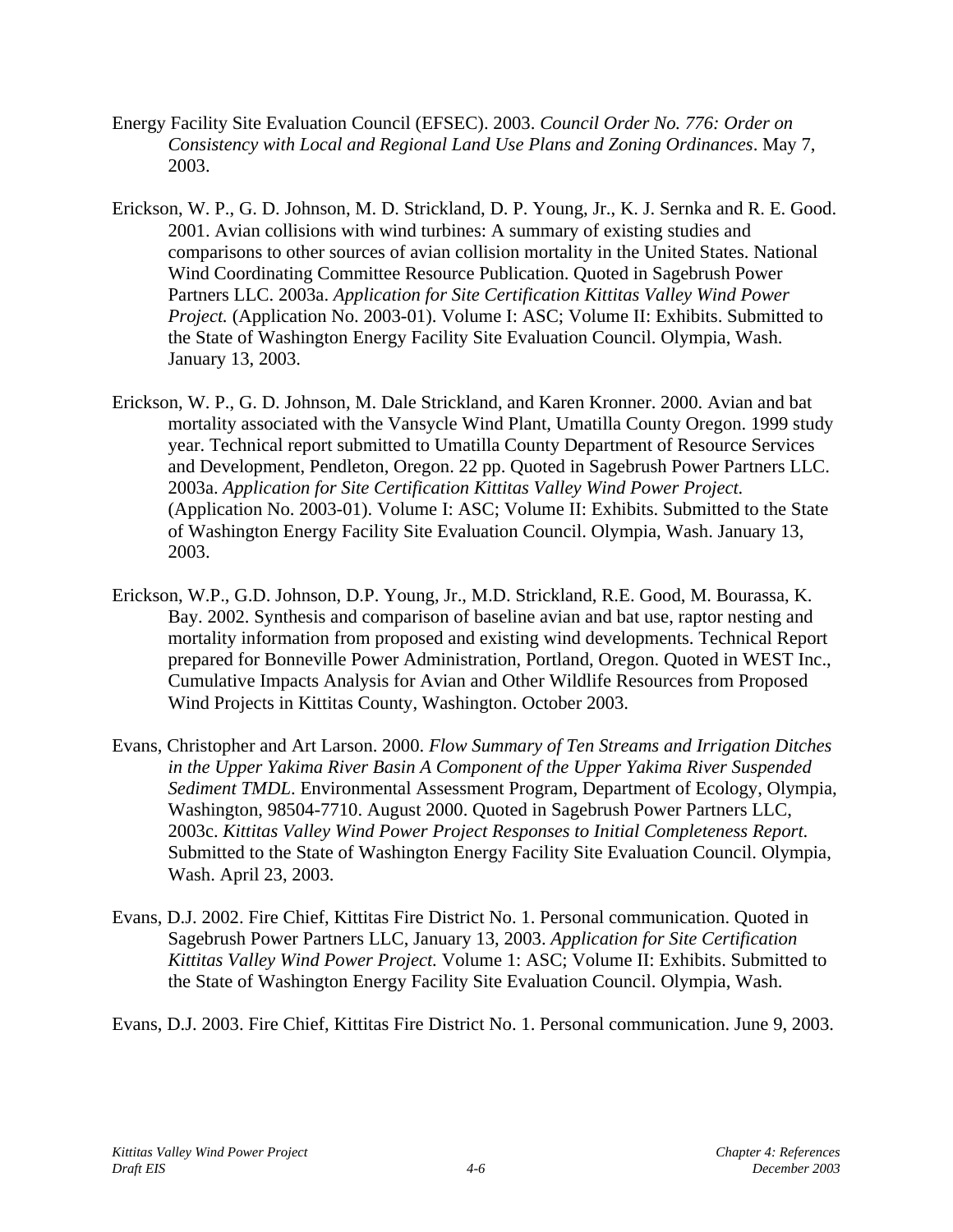- Federal Aviation Administration (FAA). 2000. *Advisory Circular AC 70/7460-1K, Obstruction Marking and Lighting*. U.S. Department of Transportation. Prepared by Air Traffic Air Space Management. Effective August 1, 2000.
- Federal Aviation Administration (FAA). 2002. Determinations of No Hazard to Air Navigation," numbers 2002-ANM-1017-OE through 2002-ANM-1206-OE. August 21, 2002.
- Flenniken, J. J., and P. Trautman. 2002. *Archaeological survey of the Kittitas Valley wind power project, Kittitas County, Washington.* Prepared for Sagebrush Power Partners LLC, Portland, Ore.
- Foote, Hilary. 2003. Project Coordinator, Sagebrush Power Partners LLC. Personal communication via e-mail. August 20, 2003.
- Franklin, J.F. and C.T. Dyrness. 1973. *Natural Vegetation of Oregon and Washington*. Published by the U.S. Forest Service. Quoted in Sagebrush Power Partners LLC. 2003a. *Application for Site Certification Kittitas Valley Wind Power Project.* (Application No. 2003-01). Volume I: ASC; Volume II: Exhibits. Submitted to the State of Washington Energy Facility Site Evaluation Council. Olympia, Wash. January 13, 2003.
- Franklin, J.F., and C.T. Dyrness. 1988. *Natural Vegetation of Oregon and Washington*. USDA Forest Service General Technical Report PNW-8. USDA Forest Service, Portland.
- Freeman, O.W. Forrester, J.O., and Lupher, R.I., 1945. Physiographic Divisions of the Columbia Intermountane Province. Annual of the Association of American Geographers, v. 35, no. 2, p. 50-75. Quoted in Sagebrush Power Partners LLC. 2003. *Application for Site Certification Kittitas Valley Wind Power Project.* (Application No. 2003-01) Volume I: ASC; Volume II: Exhibits. Submitted to the State of Washington Energy Facility Site Evaluation Council. Olympia, Wash. January 13, 2003.
- Gaidos, Derald–Kittitas County fire marshal, DJ Evans- Kittitas County Fire District No. 1, Stan Baker Kittitas County Fire District No. 2, Rich Elliott, Assistant Chief, City of Ellensburg Fire Dept, Countywide EMS Response, and the Washington Department of Natural Resources Fire Prevention/Education Coordinator, Debbie Robinson. Personal communication. Quoted in Sagebrush Power Partners LLC, January 13, 2003. *Application for Site Certification Kittitas Valley Wind Power Project.* (Application No. 2003-01) Volume 1: ASC; Volume II: Exhibits. Submitted to the State of Washington Energy Facility Site Evaluation Council. Olympia, Wash.
- Gardner, Cynthia A., Kevin M. Scott, C. Dan Miller, Bobbie Myers, Wes Hildreth, and Patrick T. Pringle. 1995. Potential Volcanic Hazards from Future Activity of Mount Baker, Washington: USGS Open-File Report 95-498.
- Gauger. 1985. "Household appliance magnetic field survey," IEEE Trans. On Power Apparatus and Systems, PAS-104(9). Pages 2,436-2,444.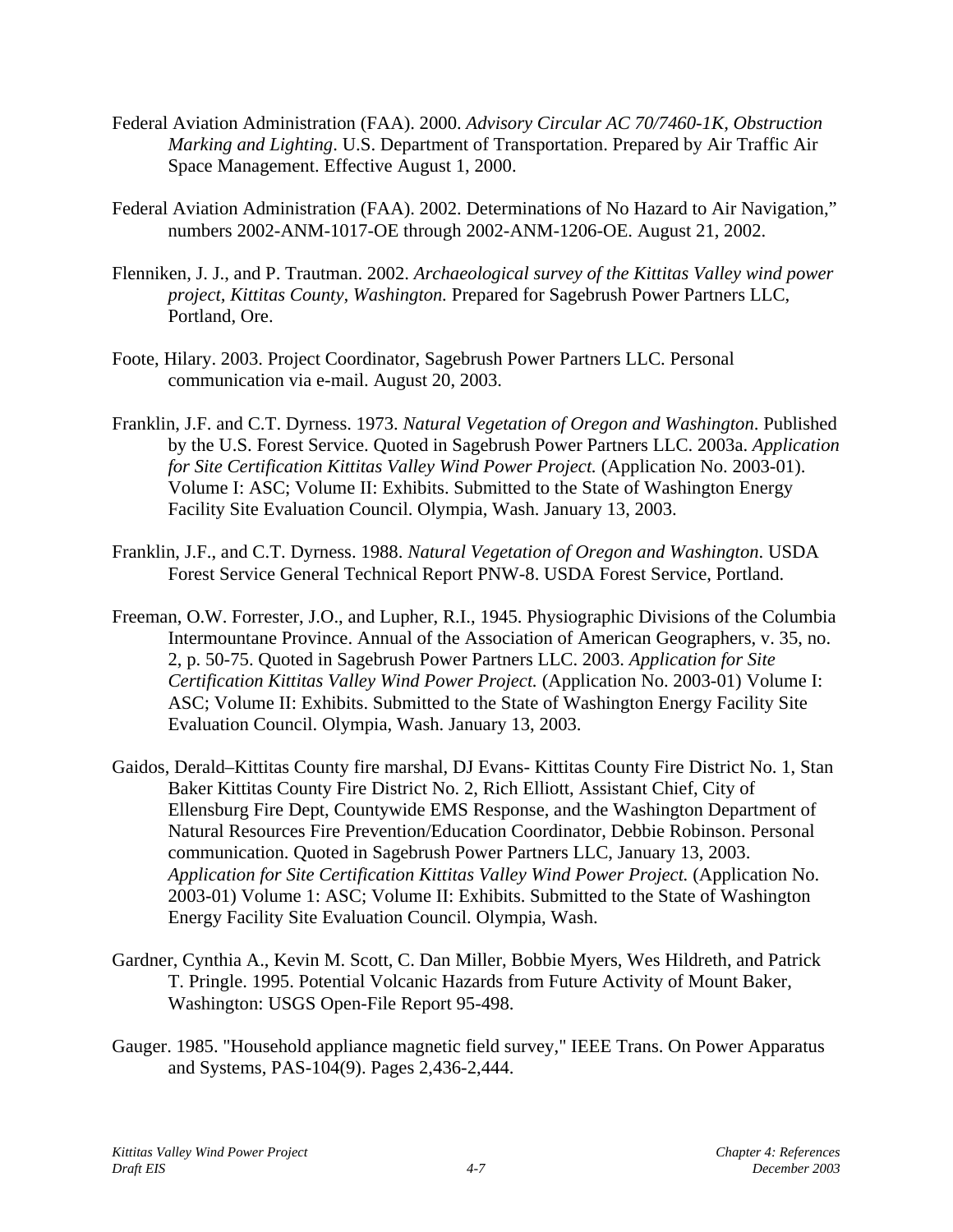- General Land Office (GLO). 1874. Survey Plat of Township 19 North, Range 17 East, Willamette Meridian. Microfilm on file at Washington State Department of Natural Resources. Quoted in Sagebrush Power Partners LLC. January 2003. *Kittitas Valley Wind Power Project, Application for Site Certification.* (Application No. 2003-01). Volume I: ASC; Volume II, Exhibits. Submitted to the State of Washington Energy Facility Site Evaluation Council. Olympia, Wash.
- General Land Office (GLO). 1892. Survey Plat of Township 20 North, Range 17 East, Willamette Meridian. Microfilm on file at Washington State Department of Natural Resources. Quoted in Sagebrush Power Partners LLC. January 2003. *Kittitas Valley Wind Power Project, Application for Site Certification.* (Application No. 2003-01). Volume I: ASC; Volume II, Exhibits. Submitted to the State of Washington Energy Facility Site Evaluation Council. Olympia, Wash.
- Gipe, Paul. No date. *Wind Energy Comes of Age*. pg 361, John Wiley & Sons, publisher. Quoted in: Sagebrush Power Partners LLC. 2003c. *Kittitas Valley Wind Power Project Responses to Initial Completeness Report*. Submitted to the State of Washington Energy Facility Site Evaluation Council. Olympia, Wash. April 23, 2003.
- Glauert, Earl T. and Merle H. Kunz (editors). 1976. *Kittitas Frontiersmen*. Ellensburg Public Library, Ellensburg, Wash. Quoted in Sagebrush Power Partners LLC. January 2003. *Kittitas Valley Wind Power Project, Application for Site Certification.* (Application No. 2003-01). Volume I: ASC; Volume II, Exhibits. Submitted to the State of Washington Energy Facility Site Evaluation Council. Olympia, Wash.
- Golder Associates. 2002. *Appendix L: Technical Report on Population, Housing, and Economics, BP Cherry Point Cogeneration Project*. Prepared for BP West Coast Products, LLC. June 2002.
- GreatSchools Inc. 2003. *GreatSchools.net, your online guide to K-12 schools*. URL: http://www.greatschools.net/modperl/go/WA (visited May 19, 2003).
- Gruver, J.C. 2002. Assessment of bat community structure and roosting habitat preferences for the hoary bat (*Lasiurus cinereus*) near Foote Creek Rim, Wyoming. M.S. Thesis, University of Wyoming, Laramie. 149pp. Quoted in WEST Inc., Cumulative Impacts Analysis for Avian and Other Wildlife Resources from Proposed Wind Projects in Kittitas County, Washington. October 2003.
- Hansen, A.J., J.J. Vaccaro, and H.H. Bauer. 1994. *Ground-water Flow Simulation of the Columbia Plateau Regional Aquifer System, Washington, Oregon, and Idaho*. U. S. Geologic Survey, Water-Resources Investigations Report 91-4178, 81 p., 15 sheets. Quoted in Sagebrush Power Partners LLC. 2003a. *Application for Site Certification Kittitas Valley Wind Power Project.* (Application No. 2003-01). Volume I: ASC; Volume II: Exhibits. Submitted to the State of Washington Energy Facility Site Evaluation Council. Olympia, Wash. January 13, 2003.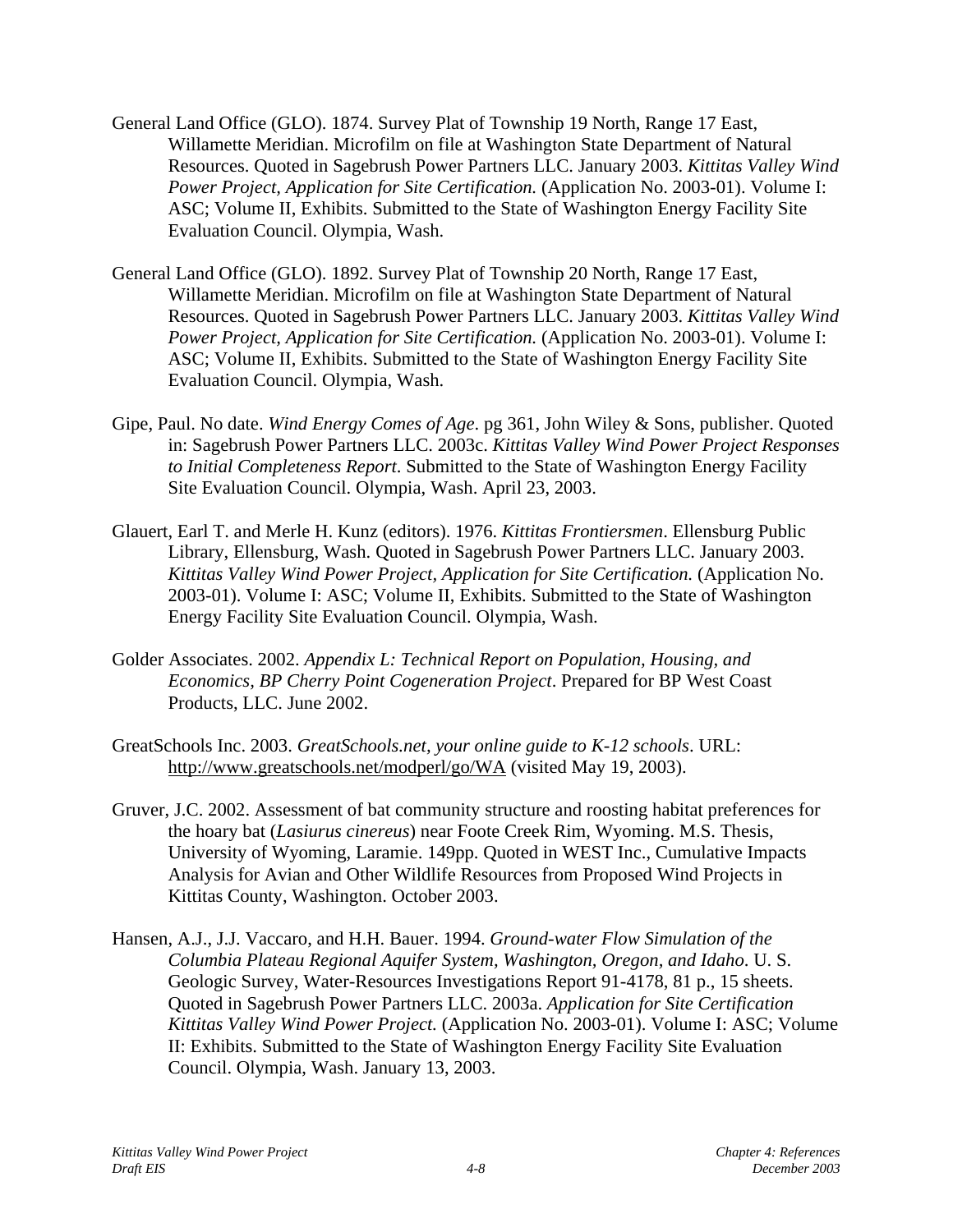Harding, Jerry. May 28, 2003. Superintendent, Kittitas School District. Personal communication.

- Henderson, Eugene Marshel. 1990. T*he Pine Tree Express: A History of the Cascade Lumber Company's Pine Hauling Railroad in Kittitas County, Washington* 1916-1946. Published by the author. Quoted in Sagebrush Power Partners LLC. January 2003. *Kittitas Valley Wind Power Project, Application for Site Certification.* (Application No. 2003-01). Volume I: ASC; Volume II, Exhibits. Submitted to the State of Washington Energy Facility Site Evaluation Council. Olympia, Wash.
- Historical Research Associates, Inc. (HRA) 1996. Results of a Cultural Resources Assessment for Olympic Pipeline Company's Proposed Cross Cascades Petroleum Products Pipeline, Washington. Seattle. Quoted in Sagebrush Power Partners LLC. January 2003. *Kittitas Valley Wind Power Project, Application for Site Certification.* (Application No. 2003- 01). Volume I: ASC; Volume II, Exhibits. Submitted to the State of Washington Energy Facility Site Evaluation Council. Olympia, Wash.
- Hoblitt, R.P., J.S. Walder, C.L. Driedger, K.M. Scott, P.T. Pringle, and J.W. Vallance. 1998. USGS Open-File Report 98-428, 11p..
- Holmstrom, Rick. September 23, 2003. Washington State Department of Transportation, Personal communication.
- Holstine, C., and S. Gough. 1994. Cultural Resources Surveys of Portions of the Washington State Department of Transportation's SR 97: Junction SR 970 to Tronsen Campground Project, Chelan and Kittitas Counties, Washington, Short Report DOT94-20. Cheney. Quoted in Sagebrush Power Partners LLC. January 2003. *Kittitas Valley Wind Power Project, Application for Site Certification.* (Application No. 2003-01). Volume I: ASC; Volume II, Exhibits. Submitted to the State of Washington Energy Facility Site Evaluation Council. Olympia, Wash.
- Ingles, Loyd G. 1965. *Mammals of the Pacific States.* Stanford University Press. Stanford California. 507 pp.
- Institute of Transportation Engineers (ITE). 1997. *Trip Generation Manual, An Informational Report*.
- Intergovernmental Panel on Climate Change (IPCC). 2001. *Technical summary, climate change 2001: scientific basis*. Technical summary of the working group I report. Available: <www.ipcc.ch/>. Quoted in BPA and EFSEC. 2002. Wallula Power Project and Wallula-McNary Transmission Line Project Draft Environmental Impact Statement. DOE/EIS-0330. February 2002.]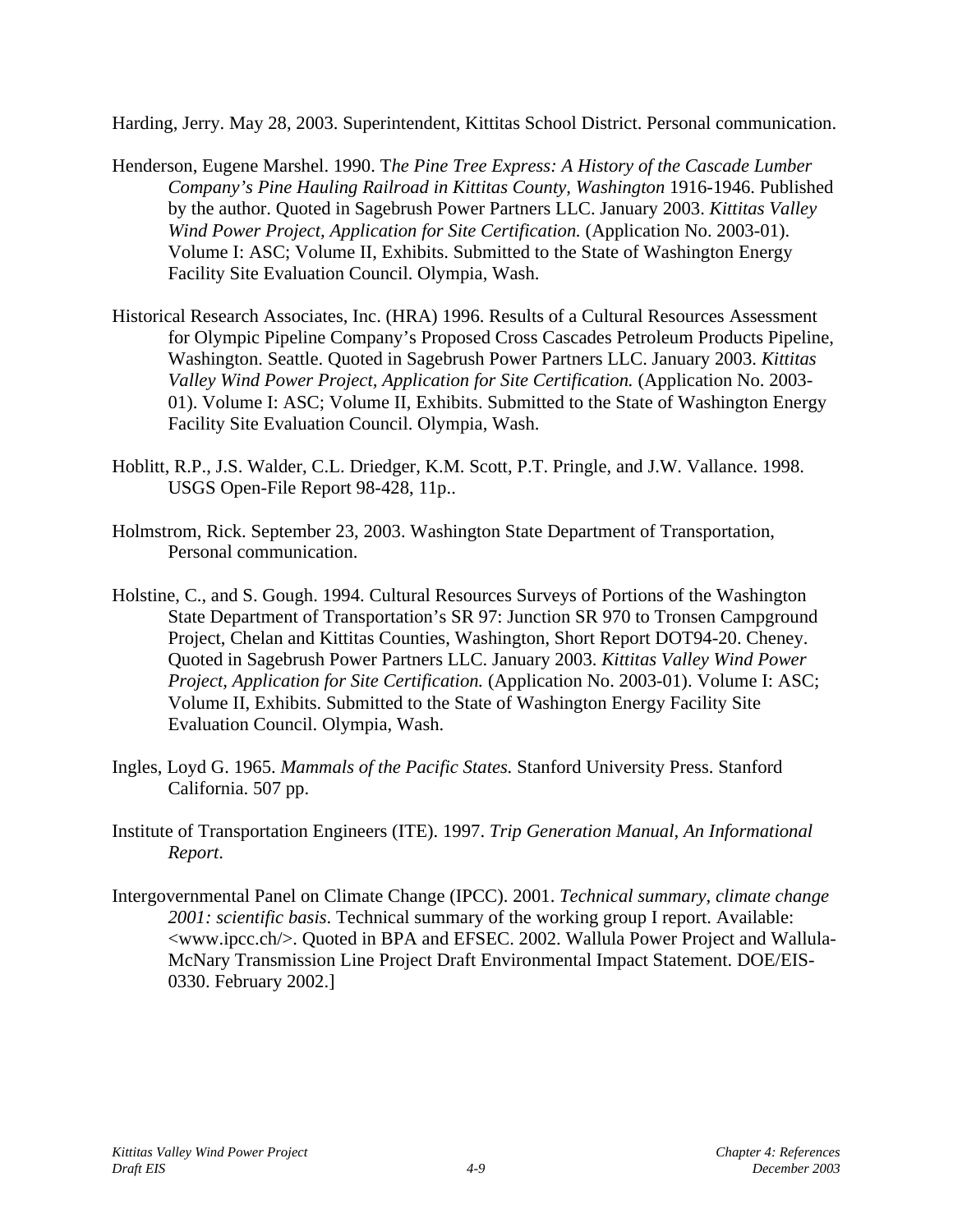- Jensen, Eric. 2002. Kittitas County Community Hospital administrator. Personal communication. Quoted in Sagebrush Power Partners LLC, January 13, 2003. *Application for Site Certification Kittitas Valley Wind Power Project.* (Application No. 2003-01) Volume 1: ASC; Volume II: Exhibits. Submitted to the State of Washington Energy Facility Site Evaluation Council. Olympia, Wash.
- Johnson D. and T. O'Neil. 2001. *Wildlife-Habitat Relationships in Oregon and Washington.* Oregon State University Press, Corvallis, Ore.
- Johnson, G. D., W. P. Erickson, M. D. Strickland, M. F. Shepherd and D. A. Shepherd. 2000a. Avian monitoring studies. Buffalo Ridge, Minnesota Wind Resource Area, 1996-1999, results of a 4-year study. Technical Report prepared for Northern States Power Co., Minneapolis, MN. 212 pp. Quoted in Sagebrush Power Partners LLC. 2003a. *Application for Site Certification Kittitas Valley Wind Power Project.* (Application No. 2003-01). Volume I: ASC; Volume II: Exhibits. Submitted to the State of Washington Energy Facility Site Evaluation Council. Olympia, Wash. January 13, 2003.
- Johnson, G.D., D.P. Young, Jr., C.E. Derby, W.P. Erickson, M.D. Strickland, and J.W. Kern. 2000b. Wildlife Monitoring Studies, SeaWest Windpower Plant, Carbon County, Wyoming, 1995-1999. Tech. Rept. prepared by WEST for SeaWest Energy Corporation and Bureau of Land Management. 195pp. Quoted in Sagebrush Power Partners LLC. 2003a. *Application for Site Certification Kittitas Valley Wind Power Project.* (Application No. 2003-01). Volume I: ASC; Volume II: Exhibits. Submitted to the State of Washington Energy Facility Site Evaluation Council. Olympia, Wash. January 13, 2003.
- Johnson, G.D., M.K. Perlik, W.P. Erickson, M.D. Strickland, D.A. Shepherd, and P. Sutherland, Jr. 2003. Bat interactions with wind turbines at the Buffalo Ridge, Minnesota Wind Resource Area: An assessment of bat activity, species composition, and collision mortality. Electric Power Research Institute, Palo Alto, California and Xcel Energy, Minneapolis, Minnesota. In Press. Quoted in WEST Inc., Cumulative Impacts Analysis for Avian and Other Wildlife Resources from Proposed Wind Projects in Kittitas County, Washington. October 2003.
- Johnson, G.D., W.P. Erickson, M.D. Strickland, M.F. Shepherd, D.A. Shepherd, and S.A. Sarappo. 2002. Collision mortality of local and migrant birds at a large-scale wind power development on Buffalo Ridge, Minnesota. *Wildlife Society Bulletin* 30:879-887. Quoted in WEST Inc., Cumulative Impacts Analysis for Avian and Other Wildlife Resources from Proposed Wind Projects in Kittitas County, Washington. October 2003.
- Johnson, Patty. June 24, 2003. Director, Kittitas County Solid Waste Department. Personal communication.
- Johnston, Milt. 2003. Assistant Regional Manager, DRN Southeast Regional Office. Personal communication. June 16, 2003.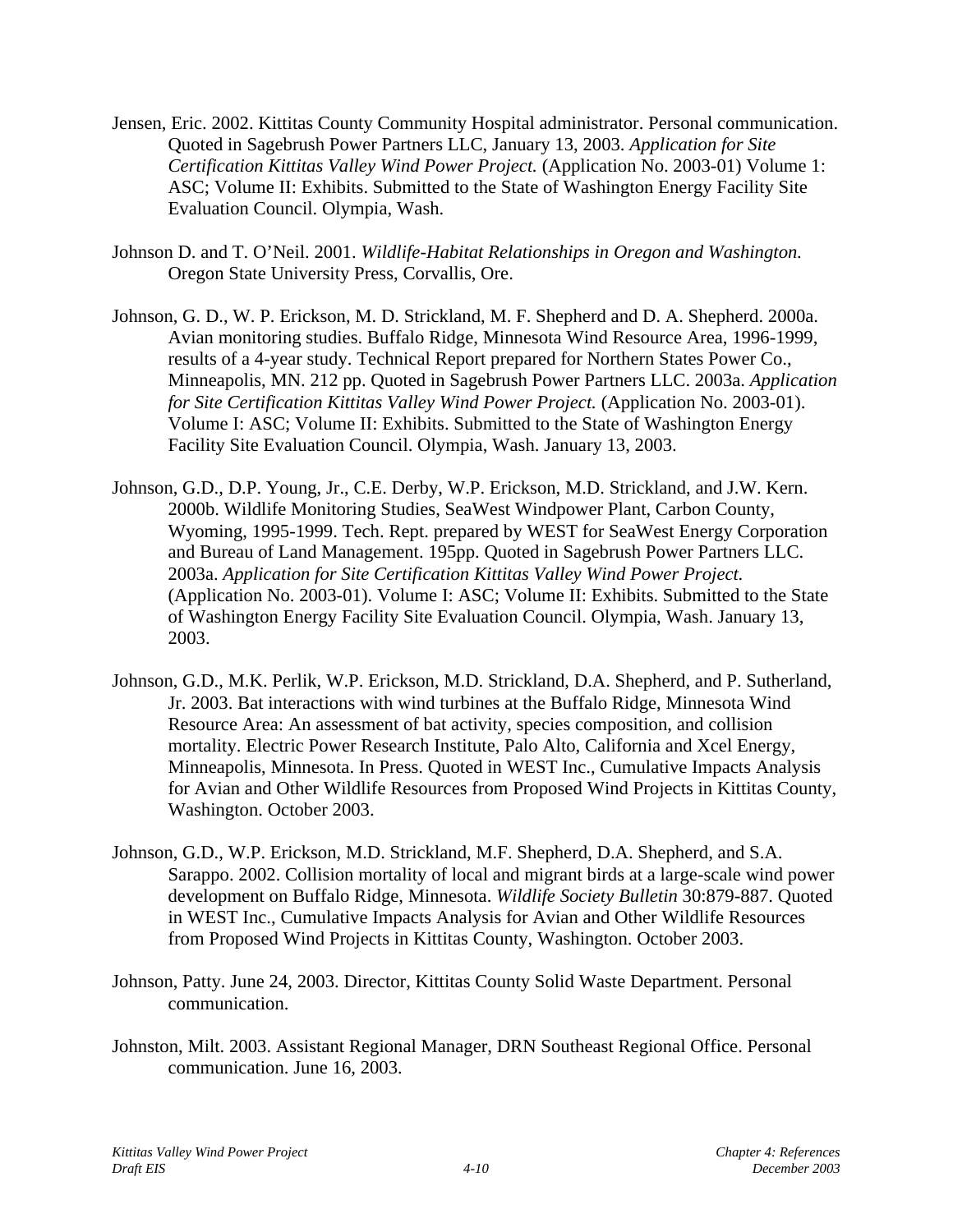- Jørgensen, Jørden Jordal. April 1996. *Social assessment of wind power: visual effect and noise from Windmills—quantifying and evaluation*. Institute of Local Government Studies, Denmark. URL: http://www.akf.dk/eng/wind0.htm (visited May 28, 2003).
- Karlsson, J. 1983. Interactions between birds and aerogenerators. Lund, Ekologihuset. Quoted in Sagebrush Power Partners LLC. 2003a. *Application for Site Certification Kittitas Valley Wind Power Project.* (Application No. 2003-01). Volume I: ASC; Volume II: Exhibits. Submitted to the State of Washington Energy Facility Site Evaluation Council. Olympia, Wash. January 13, 2003.
- King County. 2003. King County Fuel Cell Demonstration Project. URL: http://dnr.metrokc.gov/ WTD/fuelcell/ (visited September 30, 3002).
- Kittitas County Conservation District, July 30, 2001. History and Area Description. URL: http://www.kccd.net/history.html (visited July 1, 2003).
- Kittitas County. 1975. *Shoreline Master Program for Kittitas County, Washington*. March 5, 1975.
- Kittitas County. 1991. *Kittitas County Code, Title 17, Zoning*.
- Kittitas County. 1996. *Draft Environmental Impact Statement for Kittitas County Comprehensive Plan*. Prepared for Kittitas County Planning Department. April 23, 1996.
- Kittitas County. 1997a. *Swift Water Corridor Vision*. July 1997.
- Kittitas County. 1997b. County Municipal Code Title 10, Vehicles and Traffic, Chapter 10.16, Permit Fees for Overweight Vehicles. URL: http://www.co.kittitas.wa.us/boc/ countycode/kittco10.pdf (visited on August 21, 2003)
- Kittitas County. 1997c. *Kittitas County Solid Waste Management Plan*. Kittitas County Solid Waste Programs.
- Kittitas County. 1999. *MountainStar Master Planned Resort Draft EIS.* Kittitas County Planning Department. Ellensburg, Washington.
- Kittitas County. 2002a. *Kittitas County Comprehensive Plan*. December 2002.
- Kittitas County. 2002b. *Kittitas County Board of County Commissioners Ordinance No. 2002- 19, Amending KCC 17.61 and Adding 17.61A Regarding Windfarm Developments*. December 2002.
- Kittitas County. 2002c. Description of the Population, Kittitas County 2002. URL: http://www.co.kittitas.wa.us/about/fs\_2002\_PopulationDescription.pdf (visited August 11, 2003)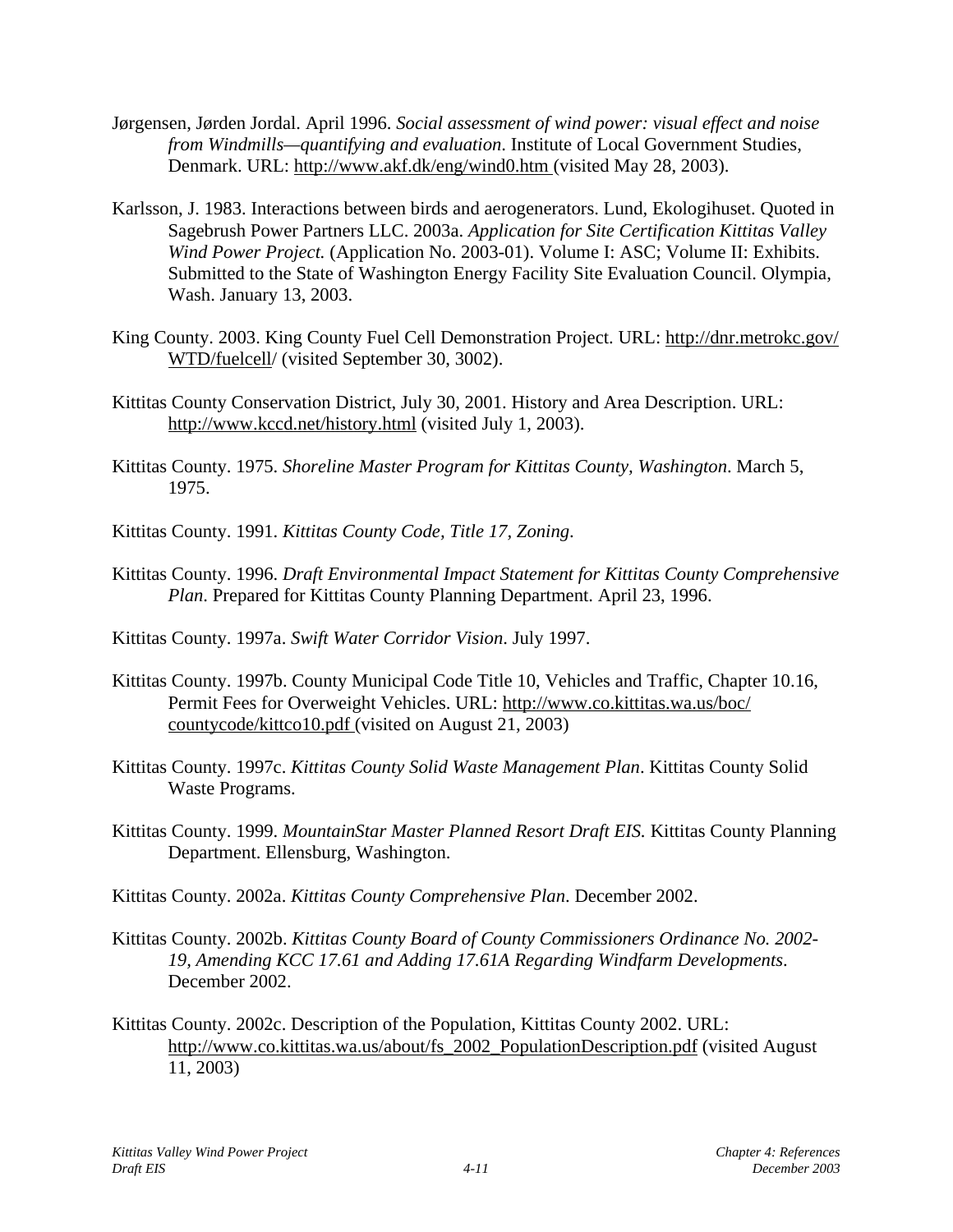- Kittitas County. 2003a. Draft Cumulative Impact Analysis, Desert Claim Wind Power Project EIS. November 2003.
- Kittitas County. 2003b. *KVWPP scoping letter from Kittitas County Community Development Services*. March 11, 2003.

Kittitas Reclamation District. April 2002. Newsletter Volume 5, Number 1.

- Klein, Cindy. May 20, 2003. Office Manager, Thorp School District. Personal communication.
- Krebs, Charles. 1994. *Ecology: The Experimental Analysis of Distribution and Abundance.* HarperCollins College Publishers, New York, New York.
- Kryter, Karl D. 1970. *The Effects of Noise on Man*. New York: Academic Press. Quoted in Sagebrush Power Partners LLC. 2003a. *Application for Site Certification Kittitas Valley Wind Power Project.* (Application No. 2003-01). Volume I: ASC; Volume II: Exhibits. Submitted to the State of Washington Energy Facility Site Evaluation Council. Olympia, Wash. January 13, 2003.
- Land and Water Fund of the Rockies, Northwest Sustainable Energy for Economic Development (SEED), Green Info Network, and Integral GIS. 2002. Renewable Energy Atlas of the West, 2002, available at URL: www.energyatlas.org. Quoted in WashPIRG Foundation June 2003. *Energy for Washington's Economy; Economic Development from Energy Efficiency and Wind Power in Washington*. URL: http://www.washpirg.org/reports/ WAenergyJune03.pdf (visited September 30, 2003).
- Lane, R.C., and K.J. Whiteman. 1986. *Ground-water Levels Spring 1985, and Ground-water Level Changes Spring 1983 to Spring 1985, in Three Basalt Units Underlying the Columbia Plateau, Washington and Oregon*. U. S. Geologic Survey, Water-Resources Investigations Report 88-4018, 4 sheets. Quoted in Sagebrush Power Partners LLC. 2003a. *Application for Site Certification Kittitas Valley Wind Power Project.* (Application No. 2003-01). Volume I: ASC; Volume II: Exhibits. Submitted to the State of Washington Energy Facility Site Evaluation Council. Olympia, Wash. January 13, 2003.
- Leddy, K.L. 1996. Effects of wind turbines on nongame birds in Conservation Reserve Program grasslands in southwestern Minnesota. M.S. Thesis, South Dakota State Univ., Brookings. 61pp. Quoted in Sagebrush Power Partners LLC. 2003a. *Application for Site Certification Kittitas Valley Wind Power Project.* (Application No. 2003-01). Volume I: ASC; Volume II: Exhibits. Submitted to the State of Washington Energy Facility Site Evaluation Council. Olympia, Wash. January 13, 2003.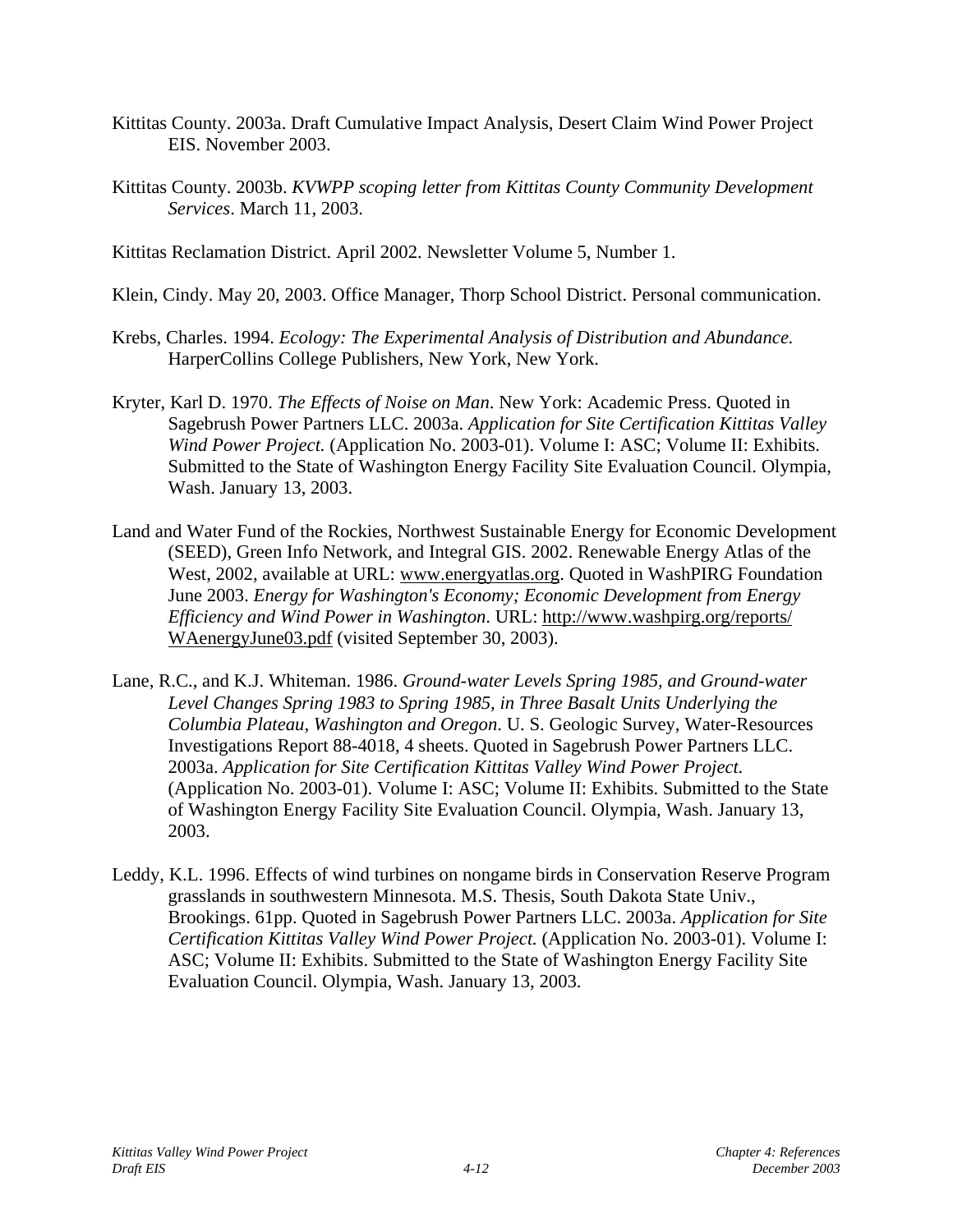- Leddy, K.L., K.F. Higgins, and D.E. Naugle. 1999. Effects of wind turbines on upland nesting birds in Conservation Reserve Program grasslands. *Wilson Bulletin* 111:100-104.
- Leonard, W. P., H. A. Brown, L. L. C. Jones, K. R. McAllister, and R. M. Storm. 1993. *Amphibians of Washington and Oregon*. Seattle Audubon Society Trailside Series, Seattle, Washington. 168 p.
- MAIWAG (Marton, Askam & Ireleth Windfarm Action Group). URL: http://www.windfarm.fsnet.co.uk/gallery.htm (visited October 6, 2003).
- Makarow, Irina. August 2, 2003. Siting Manager, Energy Facility Site Evaluation Council. Personal communication.
- Mazza, Patrick. 2002. *Wind: A New Economic Opportunity for Rural Communities*.
- Michael Lazarus, David von Hippel, and Stephen Bernow, Tellus Institute. 2002. Clean Electricity Options for the Pacific Northwest: As Assessment of Efficiency and Renewable Potentials through the Year 2020, October 2002. Quoted in WashPIRG Foundation June 2003. *Energy for Washington's Economy; Economic Development from Energy Efficiency and Wind Power in Washington*. URL: http://www.washpirg.org/ reports/WAenergyJune03.pdf (visited September 30, 2003).
- Miller, H.A. 1975. Practical Wiring, Oxford: Pergamon Press. 2d. 2 vols. Call number: TK 3271.M.5.
- Miller, T. 1990. *Living in the Environment: An Introduction to Environmental Science.* Wadsworth Publishing Company, Belmont, California.
- Monroe, James. June 10, 2003. Fire Protection Coordinator, DNR Southeast Regional Office. Personal communication.
- Morace, Jennifer L., Gregory J. Fuhrer, Joseph F. Rinella, Stuart W. McKenzie, and Others. 1999. *Surface-Water-Quality Assessment of the Yakima River Basin, Washington: Overview of Major Findings, 1987-91.* USGS Water-Resources Investigations Report 98- 4113. Quoted in Sagebrush Power Partners LLC, 2003c. *Kittitas Valley Wind Power Project Responses to Initial Completeness Report*. Submitted to the State of Washington Energy Facility Site Evaluation Council. Olympia, Wash. April 23, 2003.
- Morgan, Colin, Ervin Bossanyi, and Henri Seifert. 1998. Assessment of Safety Risks Arising from Wind Turbine Icing. Proceeding of the International Conference, Wind Energy Production in Cold Climate, BOREAS IV, held at Hetta, Finland, 31 March - 2 April 1998. Published by: Finnish Meteorological Institute. Quoted in: Sagebrush Power Partners LLC. 2003c. *Kittitas Valley Wind Power Project Responses to Initial Completeness Report*. Submitted to the State of Washington Energy Facility Site Evaluation Council. Olympia, Wash. April 23, 2003.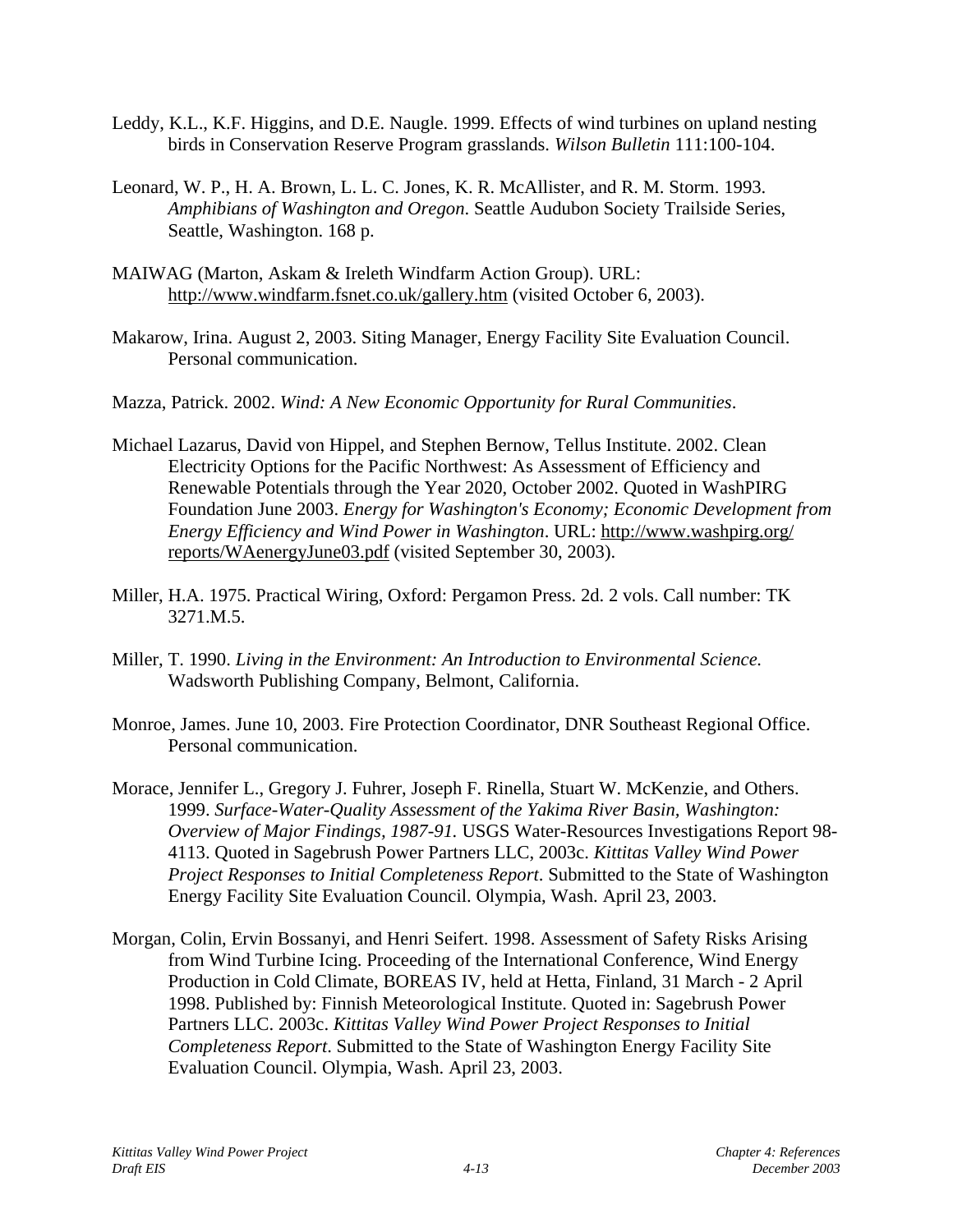- Morrison, M, Marcot, B, and W. Mannan. 1992. *Wildlife-Habitat Relationships: Concepts & Applications.* The University of Wisconsin Press, Madison, Wisconsin.
- National Renewable Energy Laboratory. 1994. U.S. Wind Resources Accessible to Transmission Lines. 5 August 1994. Quoted in WashPIRG Foundation June 2003. *Energy for Washington's Economy; Economic Development from Energy Efficiency and Wind Power in Washington*. URL: http://www.washpirg.org/reports/WAenergyJune03.pdf (visited September 30, 2003).
- National Wind Coordinating Committee (NWCC). 1997. *Wind Energy Resources*.
- Northwest Energy Coalition (NEC). January 2002. Natural Gas power Plant Map. URL: http://www.nwenergy.org/policy/docs/power\_plants.html (visited September 30, 2003).
- Northwest Power and Conservation Council (NWPCC). May 13, 2003. *Revised Draft Forecast of Electricity Demand for the 5th Pacific Northwest Conservation and Electric Power Plan*. p. 11.
- Northwest Power Planning Council (NPPC). 2003. Generating Project Activity in the Pacific Northwest, July 7, 2003. URL: http://www.nwcouncil.org/energy/powersupply/ outlook.asp (visited September 30, 2003).
- Nussbaum, R.A., E.D. Brodie Jr., and R.M. Storm. 1982*. Amphibians and Reptiles of the Pacific Northwest*. University of Idaho Press, Moscow, Idaho.
- Orloff, S., and A. Flannery. 1992. Wind Turbine Effects on Avian Activity, Habitat Use, and Mortality in Altamont Pass and Solano County Wind Resource Areas, 1989-1991. Final report to Alameda, Costra Costa, and Solano Counties and the California Energy Commission. Biosystems Analysis, Inc. Tiburon, CA. Quoted in Sagebrush Power Partners LLC. 2003a. *Application for Site Certification Kittitas Valley Wind Power Project.* (Application No. 2003-01). Volume I: ASC; Volume II: Exhibits. Submitted to the State of Washington Energy Facility Site Evaluation Council. Olympia, Wash. January 13, 2003.
- Osborn, R.G., C.D. Dieter, K.F. Higgins, and R.E. Usgaard. 1998. Bird flight characteristics near wind turbines in Minnesota. *Am. Midl. Nat*. 139:29-38. Quoted in Sagebrush Power Partners LLC. 2003a. *Application for Site Certification Kittitas Valley Wind Power Project.* (Application No. 2003-01). Volume I: ASC; Volume II: Exhibits. Submitted to the State of Washington Energy Facility Site Evaluation Council. Olympia, Wash. January 13, 2003.
- Pacific Northwest Laboratory. 1987. Wind Energy Resource Atlas of the United States. DOE/CH 10093-4, Solar Energy Research Institute, Golden, Colorado. URL: http://www.nrel.gov/wind/wind\_map.html (visited September 12, 2003).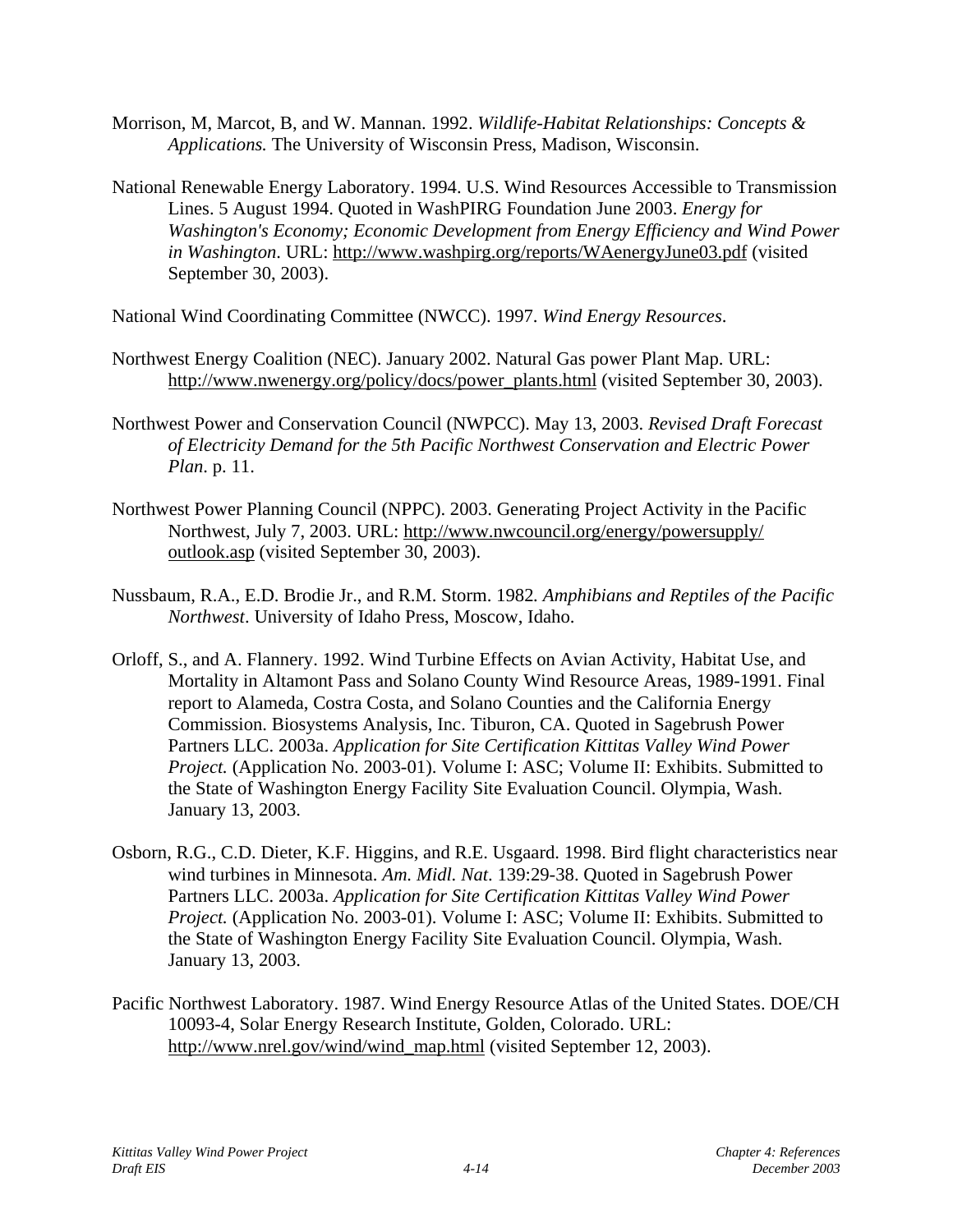- Pacific Northwest Laboratory. 1991a. *An assessment of the available windy land area and wind energy potential in the contiguous United States*. Quoted in Sagebrush Power Partners LLC. 2003a. *Application for Site Certification Kittitas Valley Wind Power Project.* (Application No. 2003-01). Volume I: ASC; Volume II: Exhibits. Submitted to the State of Washington Energy Facility Site Evaluation Council. Olympia, Wash. January 13, 2003.
- Pacific Northwest National Laboratory. 1991b. An Assessment of the Available Windy Land Area and Wind Energy Potential in the Contiguous United States; total generation from U.S. EIA, Electric Utility Retail Sales of Electricity to Ultimate Consumers, 2000. Quoted in WashPIRG Foundation June 2003. *Energy for Washington's Economy; Economic Development from Energy Efficiency and Wind Power in Washington*. URL: http://www.washpirg.org/reports/WAenergyJune03.pdf (visited September 30, 2003).
- Pacific Northwest Laboratories. 1992. *Employment and Land-Use Impacts of Resource Program Elements*. Prepared for Bonneville Power Administration. March 1992.
- Pasqualetti, Martin, Paul Gipe, Robert Righter, Gordon Brittan, Karin Hammarlund, Frode Birk Nielsen, Laurie Short, Christoph Schwahn, and Martin Hoppe-Kilpper. 2001. *Wind Power in View: Energy Landscapes in a Crowded World.* Academic Press.
- Pederson, M.B. and E. Poulsen. 1991. Impact of a 90m/2MW wind turbine on birds avian responses to the implementation of the Tjaereborg wind turbine at the Danish Wadden Sea. Dansek Vildundersogelser, Haefte 47. Miljoministeriet & Danmarks Miljoundersogelser. Quoted in Sagebrush Power Partners LLC. 2003a. *Application for Site Certification Kittitas Valley Wind Power Project.* (Application No. 2003-01). Volume I: ASC; Volume II: Exhibits. Submitted to the State of Washington Energy Facility Site Evaluation Council. Olympia, Wash. January 13, 2003.
- Peeples, Darrel L. 2003. Attorney at Law. Letter to Allen Fiksdal, EFSEC Manager re: Request by Wind Ridge Power Partners, LLC for Potential Site Study for the Wild Horse Wind Power Project in Kittitas County, Washington. July 2, 2003.
- Perry, D. 1982. Bonneville Power Administration. *Sound Level Limits from BPA Facilities*, BPA memorandum, May 26, 1982. Quoted in Sagebrush Power Partners LLC. 2003c. *Kittitas Valley Wind Power Project Responses to Initial Completeness Report*. Submitted to the state of Washington Energy Facility Site Evaluation Council. Olympia, Wash. April 23, 2003.
- Peterson, Arnold P. G. and Ervin E. Gross, Jr. 1974. *Handbook of Noise Measurement*, 7th edition. Concord, MA: GenRad. Quoted in Sagebrush Power Partners LLC. 2003a. *Application for Site Certification Kittitas Valley Wind Power Project.* (Application No. 2003-01). Volume I: ASC; Volume II: Exhibits. Submitted to the State of Washington Energy Facility Site Evaluation Council. Olympia, Wash. January 13, 2003.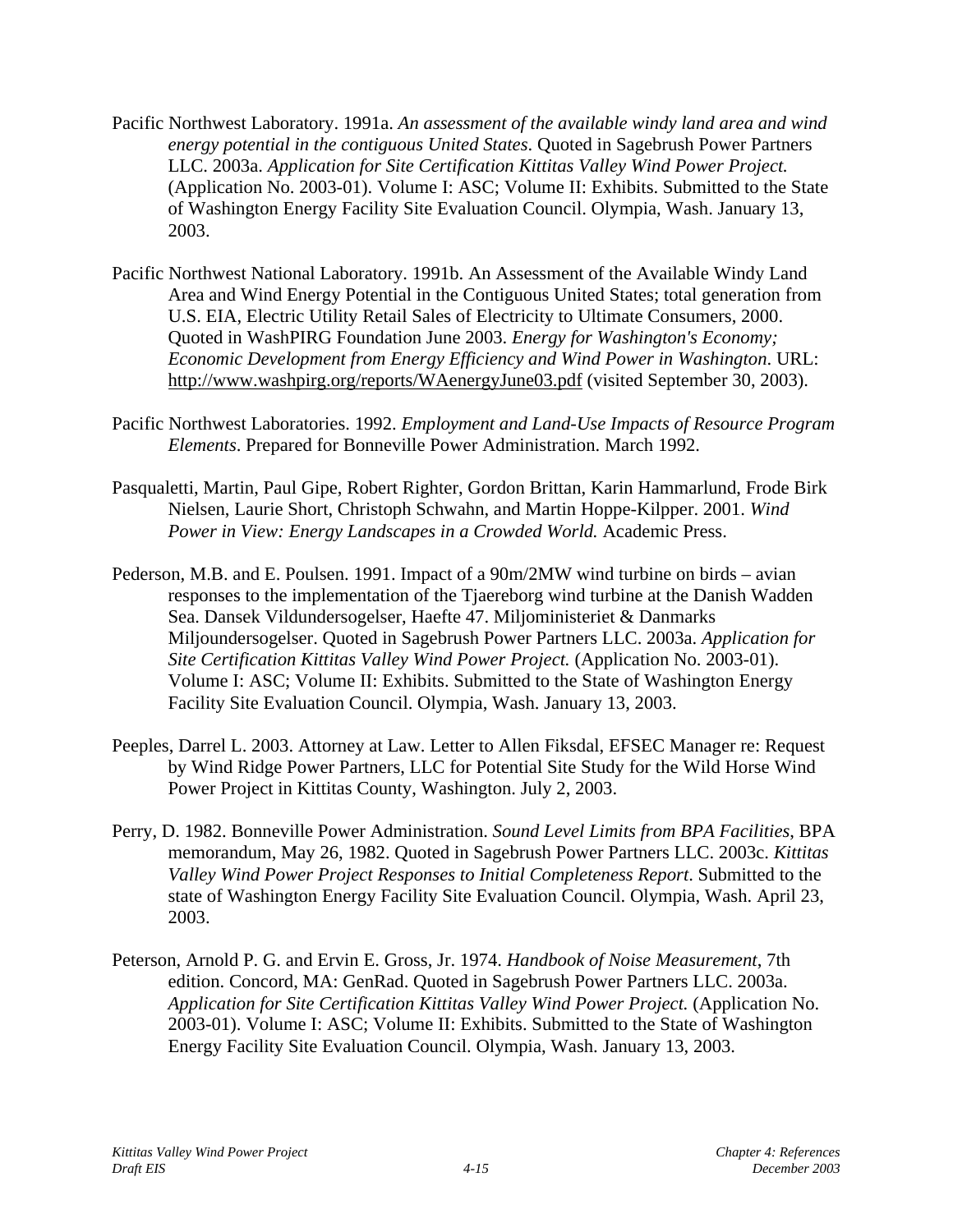- Phillips, J.F. 1994. The effects of a windfarm on the upland breeding bird communities of Bryn Titli, Mid-Wales: 1993-1994. Royal Society for the Protection of Birds, The Welsh Office, Bryn Aderyn, The Bank, Newton, Powys. Quoted in Sagebrush Power Partners LLC. 2003a. *Application for Site Certification Kittitas Valley Wind Power Project.* (Application No. 2003-01). Volume I: ASC; Volume II: Exhibits. Submitted to the State of Washington Energy Facility Site Evaluation Council. Olympia, Wash. January 13, 2003.
- Portland General Electric. 2003. Portland General Electric Web site. URL: http://www.portlandgeneral.com/about\_pge/news/energyRFP\_released.asp?bhcp=1\_ (visited September 12, 2003).
- Prater, Yvonne. 1981. *Snoqualmie Pass: From Indian Trail to Interstate*. The Mountaineers, Seattle, Wash. Quoted in Sagebrush Power Partners LLC. January 2003. *Kittitas Valley Wind Power Project, Application for Site Certification.* (Application No. 2003-01). Volume I: ASC; Volume II, Exhibits. Submitted to the State of Washington Energy Facility Site Evaluation Council. Olympia, Wash.
- Puget Sound Energy (PSE). April 2003. Least Cost Plan. URL: www.pse.com/account/ pdfs/lcp2003 04 30.pdf. (visited August 19, 2003).
- Puget Sound Energy (PSE). 2003b. Puget Sound Energy Web site. URL: Source: http://www.pse.com/news/2003/pr20030909a.html (visited September 12, 2003).
- Ray, V. 1936. Native Villages and Groupings of the Columbia Basin. In *Pacific Northwest Quarterly*, Vol. 27, pp. 99-152. Quoted in Sagebrush Power Partners LLC. January 2003. *Kittitas Valley Wind Power Project, Application for Site Certification.* (Application No. 2003-01). Volume I: ASC; Volume II, Exhibits. Submitted to the State of Washington Energy Facility Site Evaluation Council. Olympia, Wash.

Reed, Neil. August 13, 2003. Acres International. 2003. Personal communication.

- Reidel et al. 1994. Quoted in Sagebrush Power Partners LLC. 2003. *Application for Site Certification Kittitas Valley Wind Power Project.* (Application No. 2003-01) Volume I: ASC; Volume II: Exhibits. Submitted to the State of Washington Energy Facility Site Evaluation Council. Olympia, Wash. January 13, 2003.
- Renewable Energy Policy Project (REPP). May 2003. *The effect of wind development on local property values.* Available at URL: www.repp.org. Washington, D.C.

Ritter, S and C. Paige. 2000. Keeping birds in the sagebrush sea. Joslyn and Morris, Boise, ID.

Robinson, Debbie. June 10, 2003. Fire Prevention/Education Coordinator, DNR Southeast Regional Office. Personal communication.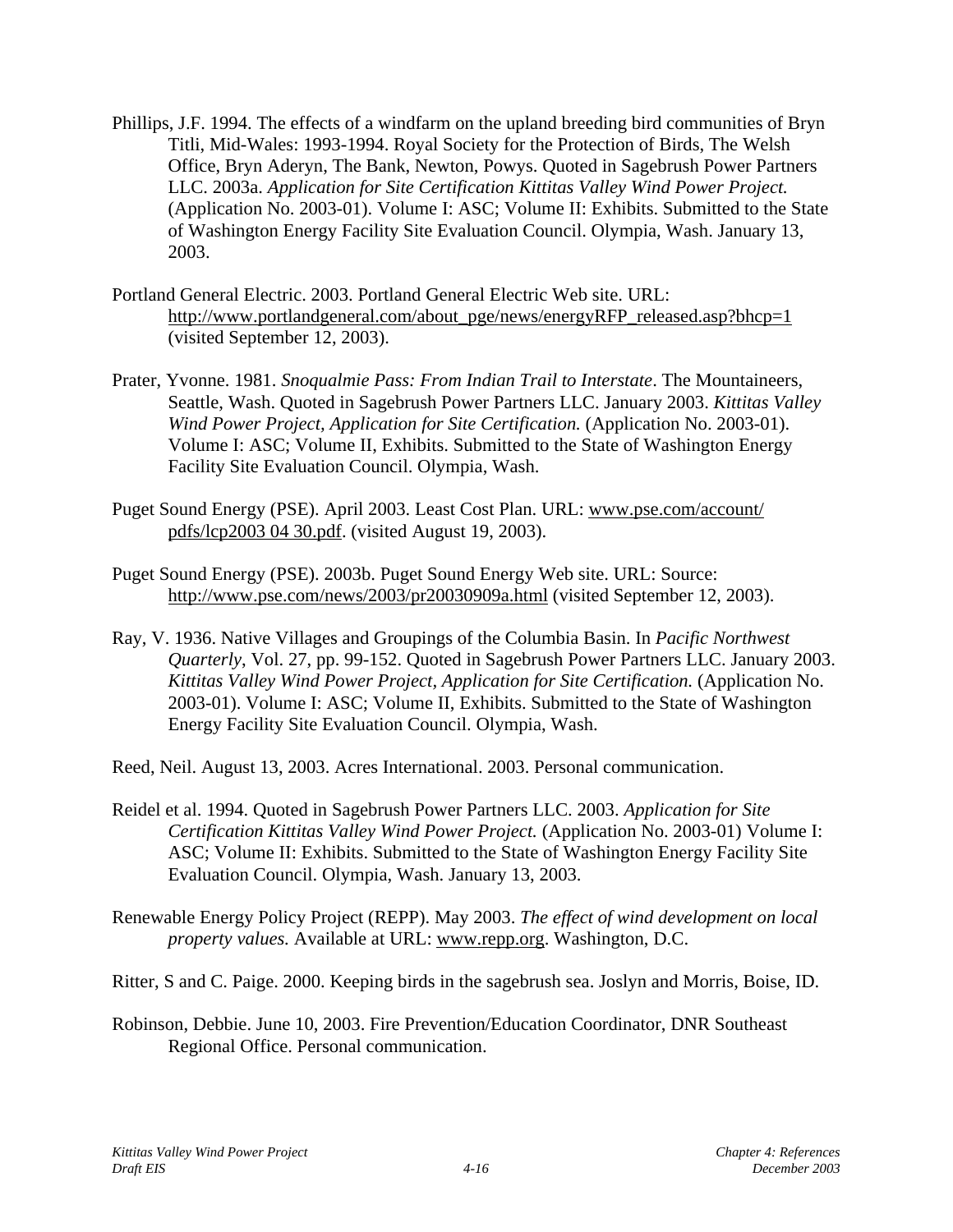- Robinson, W, and E. Bolen. 1989. *Wildlife Ecology and Management.* Macmillan Publishing Company, New York, New York.
- Rossow, Paul. September 19, 2003. State of Washington Department of Ecology, Central Regional Office. Personal communication.
- Rost, G. R. and J. A. Bailey. 1979. Distribution of mule deer and elk in relation to roads. *Journal of Wildlife Management* 43(3): 634-641. Quoted in Sagebrush Power Partners LLC. 2003a. *Application for Site Certification Kittitas Valley Wind Power Project.* (Application No. 2003-01). Volume I: ASC; Volume II: Exhibits. Submitted to the State of Washington Energy Facility Site Evaluation Council. Olympia, Wash. January 13, 2003.
- Ruby, R. H. and J. A. Brown. 1986. *A guide to the Indian tribes of the Pacific Northwest*. University of Oklahoma Press, Norman, Okla.
- Sagebrush Power Partners LLC. 2003a. *Application for Site Certification Kittitas Valley Wind Power Project.* (Application No. 2003-01). Volume I: ASC; Volume II: Exhibits. Submitted to the State of Washington Energy Facility Site Evaluation Council. Olympia, Wash. January 13, 2003.
- Sagebrush Power Partners LLC. 2003b. *Kittitas Valley Wind Power Project Additional Information: Analysis of Alternatives.* Submitted to the State of Washington Energy Facility Site Evaluation Council. Olympia, Wash. March 4, 2003.
- Sagebrush Power Partners LLC. 2003c. *Kittitas Valley Wind Power Project Responses to Initial Completeness Report*. Submitted to the State of Washington Energy Facility Site Evaluation Council. Olympia, Wash. April 23, 2003.
- Sagebrush Power Partners LLC. 2003d. *Kittitas Valley Wind Power Project, Applicant Response to EIS Scoping Summary, as Amended.* Submitted to the State of Washington Energy Facility Site Evaluation Council. Olympia, Wash. April 28, April 30, and May 6, 2003.
- Sagebrush Power Partners LLC. 2003e. *EFSEC Kittitas Valley Wind Power Project ASC Additional Project Description Information Requested by SHAPIRO.* June 4, 2003.
- Sagebrush Power Partners LLC. 2003f. *EFSEC Kittitas Valley Wind Power Project ASC Additional Project Description Information Requested by SHAPIRO.* June 13 and 23, 2003.
- Sagebrush Power Partners LLC. 2003g. *Letter to EFSEC re: Applicant Response to Department of Ecology Comment Letter*. April 29, 2003.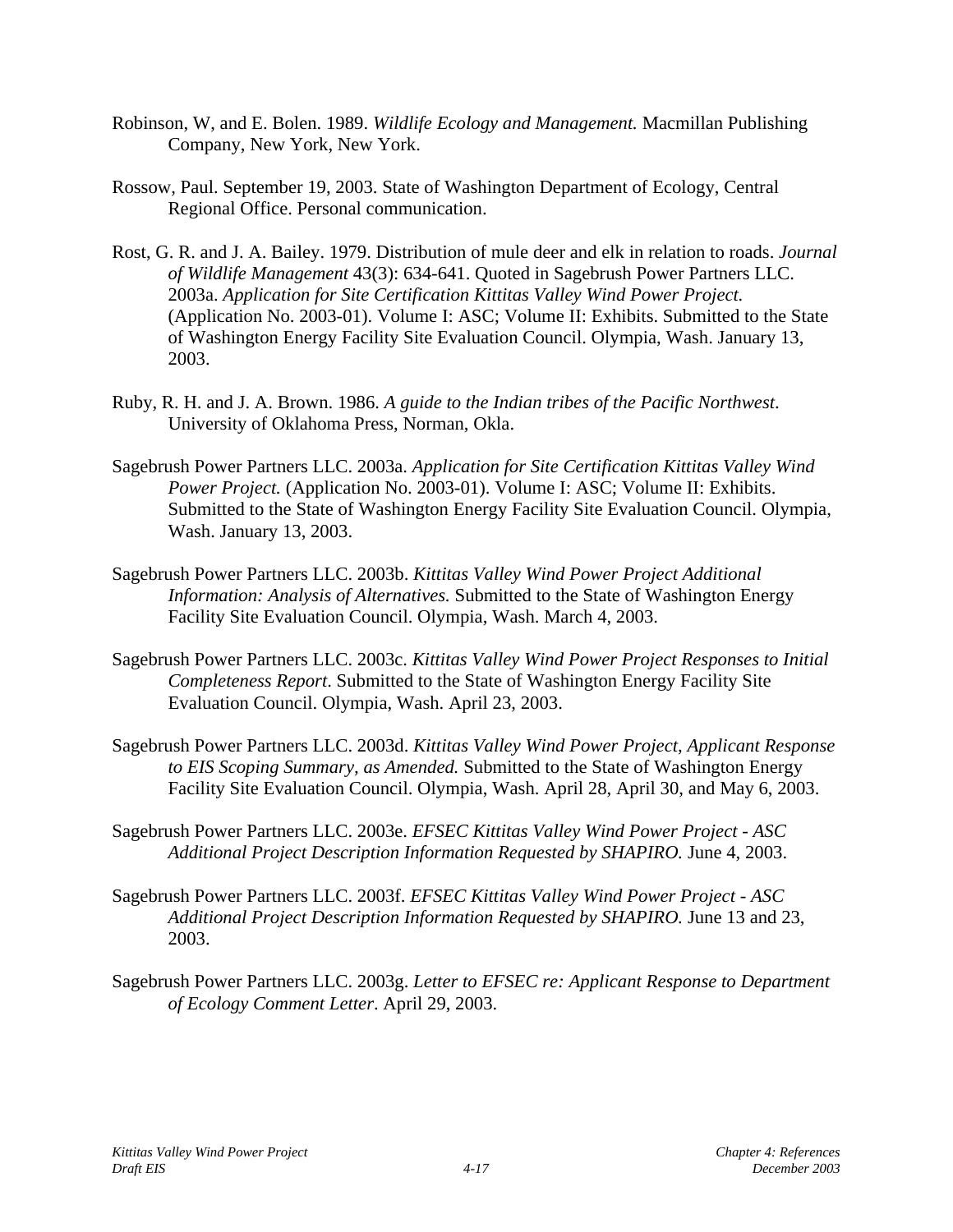Sagebrush Power Partners LLC. June 25, 2003h. *EFSEC Kittitas Valley Wind Power Project - Additional Socioeconomic Information.* Sarappo. 2002. Collision mortality of local and migrant birds at a large-scale wind power development on Buffalo Ridge, Minnesota. *Wildlife Society Bulletin* 30:879-887. Quoted in Sagebrush Power Partners LLC. 2003a. *Application for Site Certification Kittitas Valley Wind Power Project.* (Application No. 2003-01). Volume I: ASC; Volume II: Exhibits. Submitted to the State of Washington Energy Facility Site Evaluation Council. Olympia, Wash. January 13, 2003.

Sagebrush Power Partners. 2003i. *Joint Aquatic Resources Permit Application*. August 13, 2003.

- Schmidt, Lucy. 2002. U.S. Forest Service. Personal communication. Quoted in Sagebrush Power Partners LLC. 2003. *Application for Site Certification Kittitas Valley Wind Power Project.* (Application No. 2003-01) Volume I: ASC; Volume II: Exhibits. Submitted to the State of Washington Energy Facility Site Evaluation Council. Olympia, Wash. January 13, 2003.
- Schuster, H. H. 1975. Yakima Indian Traditionalism: A Study in continuity and Change. Unpublished Ph.D. dissertation. Department of Anthropology, University of Washington, Seattle, Wash. Quoted in Sagebrush Power Partners LLC. January 2003. *Kittitas Valley Wind Power Project, Application for Site Certification.* (Application No. 2003-01). Volume I: ASC; Volume II, Exhibits. Submitted to the State of Washington Energy Facility Site Evaluation Council. Olympia, Wash.
- Schuster, H. H. 1982. *The Yakimas: A Critical Biography*. Indiana University Press, Bloomington, Ind. Quoted in Sagebrush Power Partners LLC. January 2003. *Kittitas Valley Wind Power Project, Application for Site Certification.* (Application No. 2003- 01). Volume I: ASC; Volume II, Exhibits. Submitted to the State of Washington Energy Facility Site Evaluation Council. Olympia, Wash.
- Schuster, H. H. 1998. "Yakima and Neighboring Groups". In *Handbook of North American Indians*, Plateau, Volume 12, edited by D. E. Walker, Jr., pp. 327-351. Smithsonian Institution, Washington, D.C. Quoted in Sagebrush Power Partners LLC. January 2003. *Kittitas Valley Wind Power Project, Application for Site Certification.* (Application No. 2003-01). Volume I: ASC; Volume II, Exhibits. Submitted to the State of Washington Energy Facility Site Evaluation Council. Olympia, Wash.
- Scott, W.E., R.M. Iverson, J.W. Vallance, and W. Hildreth. 1995. Volcano Hazards in the Mount Adams Region, Washington: USGS Open-File Report 95-492.
- Short, H. L. 1981. Nutrition and metabolism. Pages 99-127 *in* O.C. Wallmo, editor. Mule and black-tailed deer of North America. University of Nebraska Press, Lincoln, NE. Quoted in Sagebrush Power Partners LLC. 2003a. *Application for Site Certification Kittitas Valley Wind Power Project.* (Application No. 2003-01). Volume I: ASC; Volume II: Exhibits. Submitted to the State of Washington Energy Facility Site Evaluation Council. Olympia, Wash. January 13, 2003.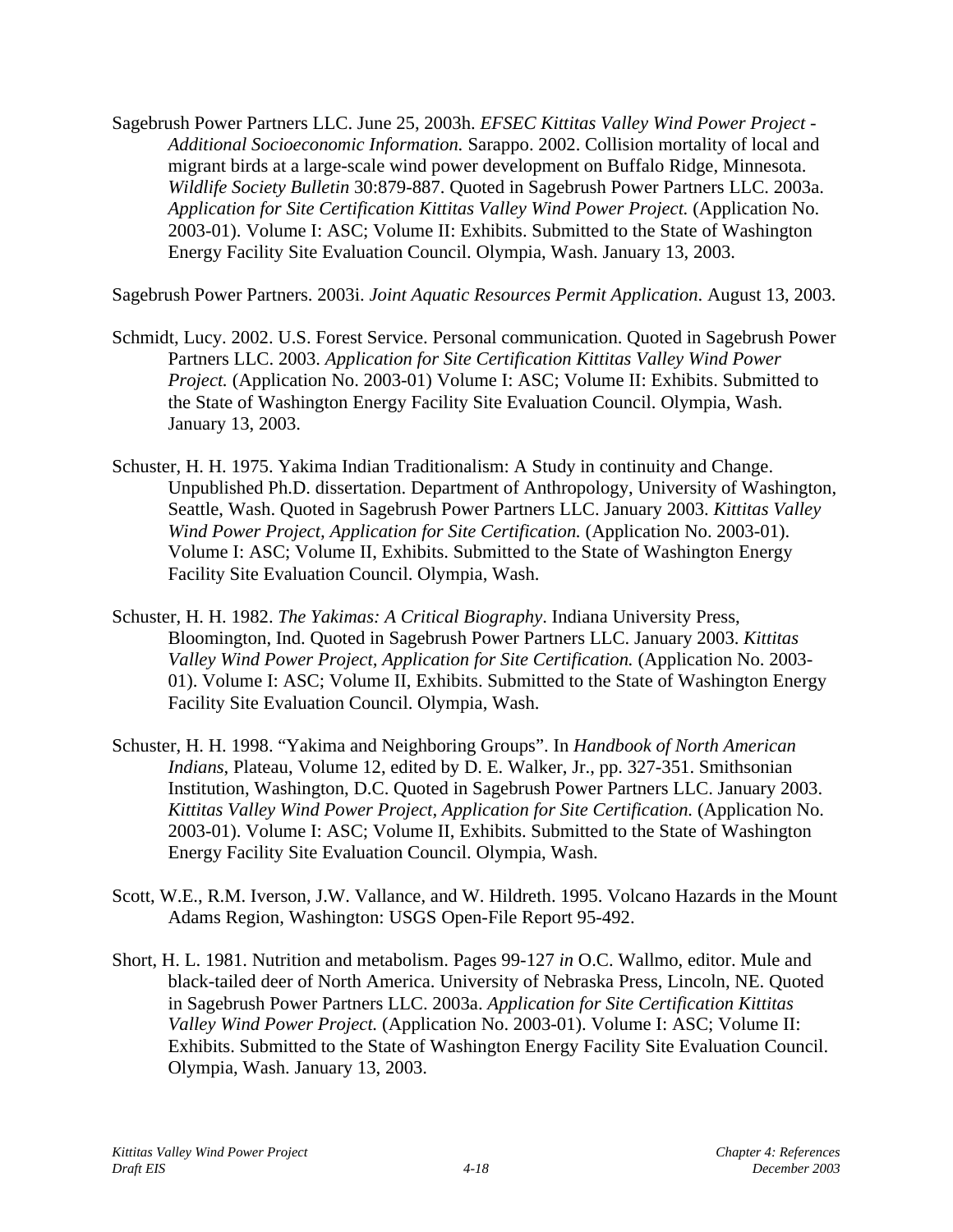- Sinclair Knight Mertz. 2001. *Social economics and tourism. Environmental effects statement supplement for the Pacific Hydro Limited Portland Wind Energy Project*. Volume C.2001. Quoted in REPP. 2003. The effect of wind development on local property values.
- Smith, M. R., P. W. Mattocks, Jr., and K. M. Cassidy. 1997. Breeding birds of Washington state location data and predicted distributions. Seattle Audubon Society Publications in Zoology No. 1. Seattle 538 pp. Quoted in WEST Inc., Cumulative Impacts Analysis for Avian and Other Wildlife Resources from Proposed Wind Projects in Kittitas County, Washington. October 2003.
- Soderberg, L. 1985. NAER Inventory, Specialized Structures, Hydraulic Works: Irrigation System. Kittitas Reclamation District. Office of Archaeology and Historic Preservation, Olympia, Washington. Quoted in Sagebrush Power Partners LLC. January 2003. *Kittitas Valley Wind Power Project, Application for Site Certification.* (Application No. 2003- 01). Volume I: ASC; Volume II, Exhibits. Submitted to the State of Washington Energy Facility Site Evaluation Council. Olympia, Wash.
- Spurlock, David. October 30, 2002. Kittitas County Department of Public Works. Personal communication. October 30, 2002. Quoted in: Sagebrush Power Partners LLC. January 13, 2003a. *Application for Site Certification Kittitas Valley Wind Power Project.* (Application No. 2003-01). Volume I: ASC; Volume II: Exhibits. Submitted to the State of Washington Energy Facility Site Evaluation Council. Olympia, Wash.
- Stephenson, T. R., M. R. Vaughan, and D. E. Andersen. 1996. Mule deer movements in response to military activity in southeast Colorado. *Journal of Wildlife Management* 60: 777-787. Quoted in Sagebrush Power Partners LLC. 2003a. *Application for Site Certification Kittitas Valley Wind Power Project.* (Application No. 2003-01). Volume I: ASC; Volume II: Exhibits. Submitted to the State of Washington Energy Facility Site Evaluation Council. Olympia, Wash. January 13, 2003.
- Taylor, Chris. August 7, 2002. Project Development Manager. Sagebrush Power Partners LLC. August 7, 2002. Meetings with Kittitas County Fire
- Taylor, Chris. June, July, August, and September 2003. Project Development Manager, Sagebrush Power Partners LLC. Personal communication.
- The Business Journal Portland. 2003. URL: http://portland.bizjournals.com/portland/stories/ 2003/08/25/story8.html (visited September 12, 2003).
- Thompson, G. 1998. Letter Report for an Archaeological Survey of Selected Areas along the Proposed Bonneville Power Authority Seattle-to-Spokane Fiber Optic Cable Project in King, Kittitas, Douglas, and Grant Counties, Washington. Historical Research Associates, Inc., Seattle. Quoted in Sagebrush Power Partners LLC. January 2003. *Kittitas Valley Wind Power Project, Application for Site Certification.* (Application No. 2003-01). Volume I: ASC; Volume II, Exhibits. Submitted to the State of Washington Energy Facility Site Evaluation Council. Olympia, Wash.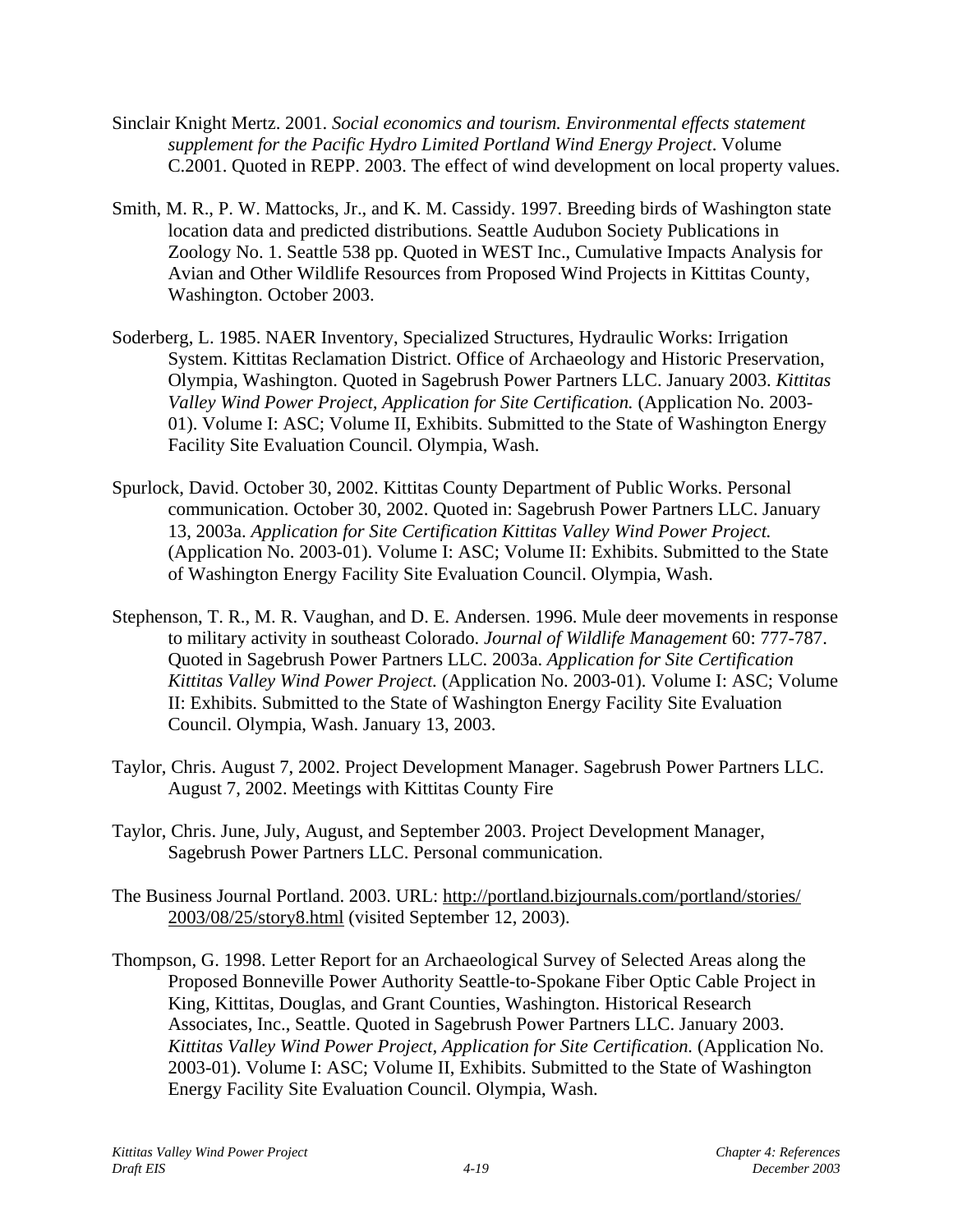Tipler, Paul A. 1976. *Physics*. Worth Publishers, New York, N.Y.

- Torset, Celeste. May 28, 2003. Administrative Secretary, Ellensburg School District. Personal communication.
- Transportation Research Board. 2000. *Highway Capacity Manual.*
- Trautman, P. October 2003. Lithic Analysts, Olympia, Washington. Personal communications. October 22, 2003. Quoted in Kittitas County 2003.
- Tri-City Herald.Com. September 14, 2003. URL: http://www.tricityherald.com/tch/local/story/ 3920568p-3942835c.html (visited September 30, 2003).
- U.S. Bureau of Economic Analysis. 2002. BEA Regional Economic Accounts. URL: www.bea.doc/gov/bea/regional/reis/drill.cfm. Quoted in Sagebrush Power Partners LLC. January 2003. *Kittitas Valley Wind Power Project, Application for Site Certification.* (Application No. 2003-01). Volume I: ASC; Volume II, Exhibits. Submitted to the State of Washington Energy Facility Site Evaluation Council. Olympia, Wash.
- U.S. Bureau of Labor Statistics and Real Estate Center at Texas A&M University. 2002. Quoted in Real Estate Center. *Kittitas County, WA employment*. URL: http://recenter.tamu.edu/ Data/empc/LAUCN530370.htm (visited on June 2, 2003) *Washington employment.* URL: http://recenter.tamu.edu/Data/emps/emps53.htm (visited on June 2, 2003).
- U.S. Census Bureau. 2002. *Table DP-1: Profile of General Demographic Characteristics: 2000 for Washington State and Kittitas County and Table DP-3: General Population and Housing Characteristics: 1990 for Washington State and Kittitas County.* URL: http://www.census.gov/main/www/cen2000.html (visited on June 2, 2003).
- U.S. Department of Agriculture (USDA). 1995. *Landscape Aesthetics, A Handbook for Scenery Management.*
- U.S. Department of Agriculture (USDA) 2002. Soil Survey Geographic (SSURGO) database for Kittitas County Area, Washington. USDA Natural Resources Conservation Service, Ft. Worth, Texas.
- U.S. Department of Energy. 1986. *Wind Energy Resource Atlas of the United States.*
- U.S. Department of Transportation and Federal Highway Administration. 1980. Noise Fundamentals Document: Glossary and Bibliography. Washington D.C.
- U.S. Department of Transportation, Federal Highway Administration. 1988. *Visual Impact Assessment for Highway Projects*.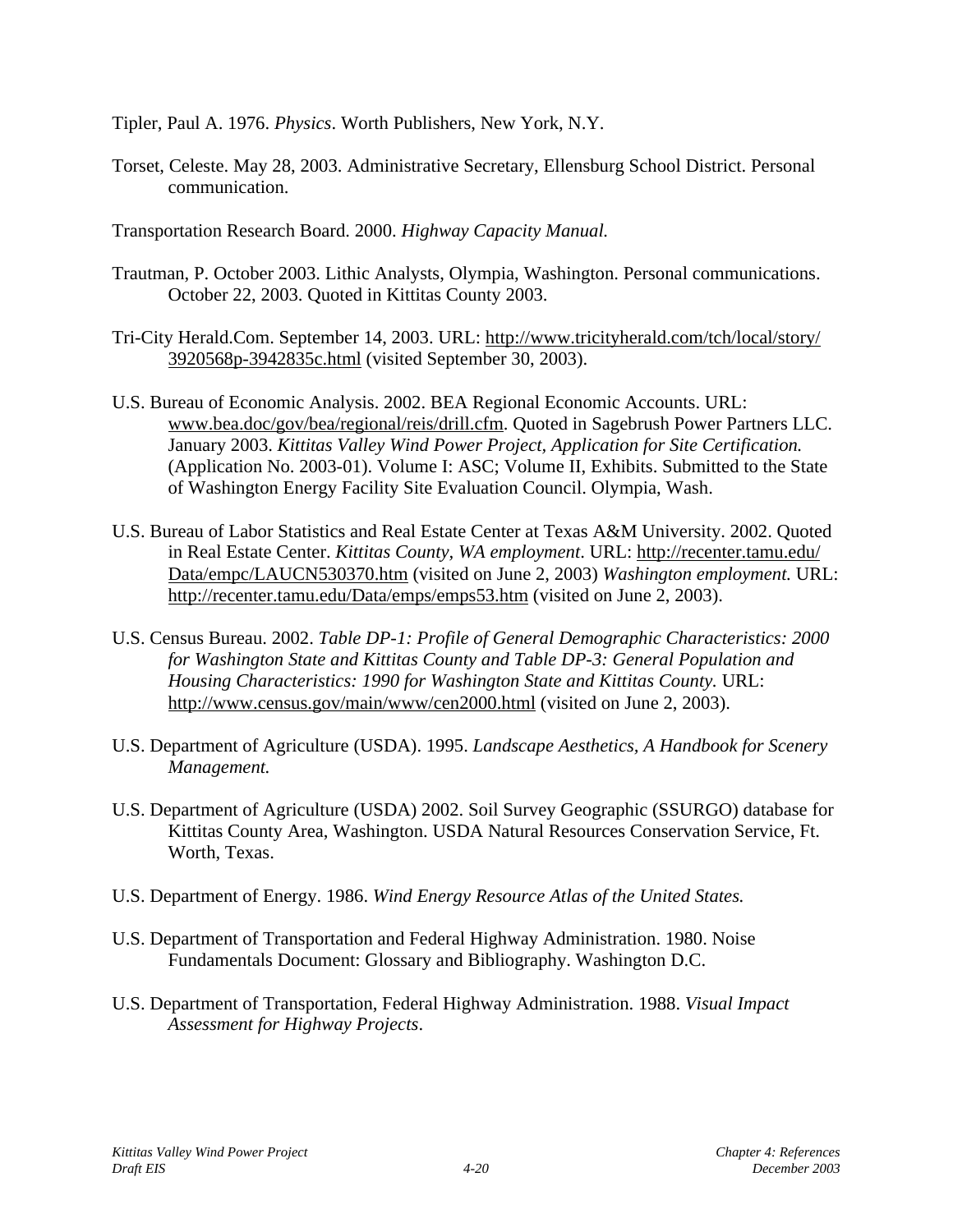- U.S. Energy Information Administration. January 9, 2003. *Annual Energy Outlook 2003 with projections to 2025*. DOE/EIA-0383(2003). URL: http://www.eia.doe.gov/ oiaf/aeo/gas.html (visited August 3, 2003).
- U.S. Environmental Protection Agency (EPA). 2000a. *National Air Pollutant Emission Trends, 1900-1998.* Office of Air Quality, EPA-454/R-00-002. Environmental Protection Planning and Standards March 2000. Agency Research Triangle Park, NC 27711. Quoted in Sagebrush Power Partners LLC. 2003. *Application for Site Certification Kittitas Valley Wind Power Project.* (Application No. 2003-01) Volume I: ASC; Volume II: Exhibits. Submitted to the State of Washington Energy Facility Site Evaluation Council. Olympia, Wash. January 13, 2003.
- U.S. Environmental Protection Agency (EPA). 2000b. *Compilation of Air Pollutant Emission Factors*, Fifth Edition. Quoted in Sagebrush Power Partners LLC. 2003. *Application for Site Certification Kittitas Valley Wind Power Project.* (Application No. 2003-01) Volume I: ASC; Volume II: Exhibits. Submitted to the State of Washington Energy Facility Site Evaluation Council. Olympia, Wash. January 13, 2003.
- U.S. Geologic Survey (USGS). 1984. *Columbia Plateau in Washington and Oregon.* Water-Resources Investigations Report 86-4046, 4 sheets. Quoted in Sagebrush Power Partners LLC. 2003a. *Application for Site Certification Kittitas Valley Wind Power Project.* (Application No. 2003-01). Volume I: ASC; Volume II: Exhibits. Submitted to the State of Washington Energy Facility Site Evaluation Council. Olympia, Wash. January 13, 2003.
- U.S. Geologic Survey (USGS). 1992. From Wright and Pierson, *Living with Volcanoes, The U.S. Geological Survey's Volcano Hazards Program: USGS Circular 1073*, 57p. URL: http://vulcan.wr.usgs.gov/Vhp/C1073/active\_volcanoes\_washington.html (visited July 2, 2003).
- U.S. Fish and Wildlife Service (USFWS). 2003. *Service Interim Guidance on Avoiding and Minimizing Wildlife Impacts from Wind Turbines*. Washington D.C. As cited in WDFW 2003e. Letter from Ted A. Clausing, Regional Habitat Program Manager, to Irina Makarow, EFSEC Siting Manager. September 11, 2003.
- Van Dyke, F. and W.C. Klein. 1996. Response of elk to installation of oil wells. *Journal of Mammalogy* 77(4): 1028-1041. Quoted in Sagebrush Power Partners LLC. 2003a. *Application for Site Certification Kittitas Valley Wind Power Project.* (Application No. 2003-01). Volume I: ASC; Volume II: Exhibits. Submitted to the State of Washington Energy Facility Site Evaluation Council. Olympia, Wash. January 13, 2003.
- Vigue, Lauri. 2003. Habitat Biologist, WDFW Major Projects Division/Habitat Program. Personal communication to C. Taylor, Sagebrush Power Partners LLC. August 20, 2003.
- Waitt, Richard B., Larry G. Mastin, and James E. Begét. 1995. Volcanic-Hazard Zonation for Glacier Peak Volcano, Washington: USGS Open-File Report 95-499.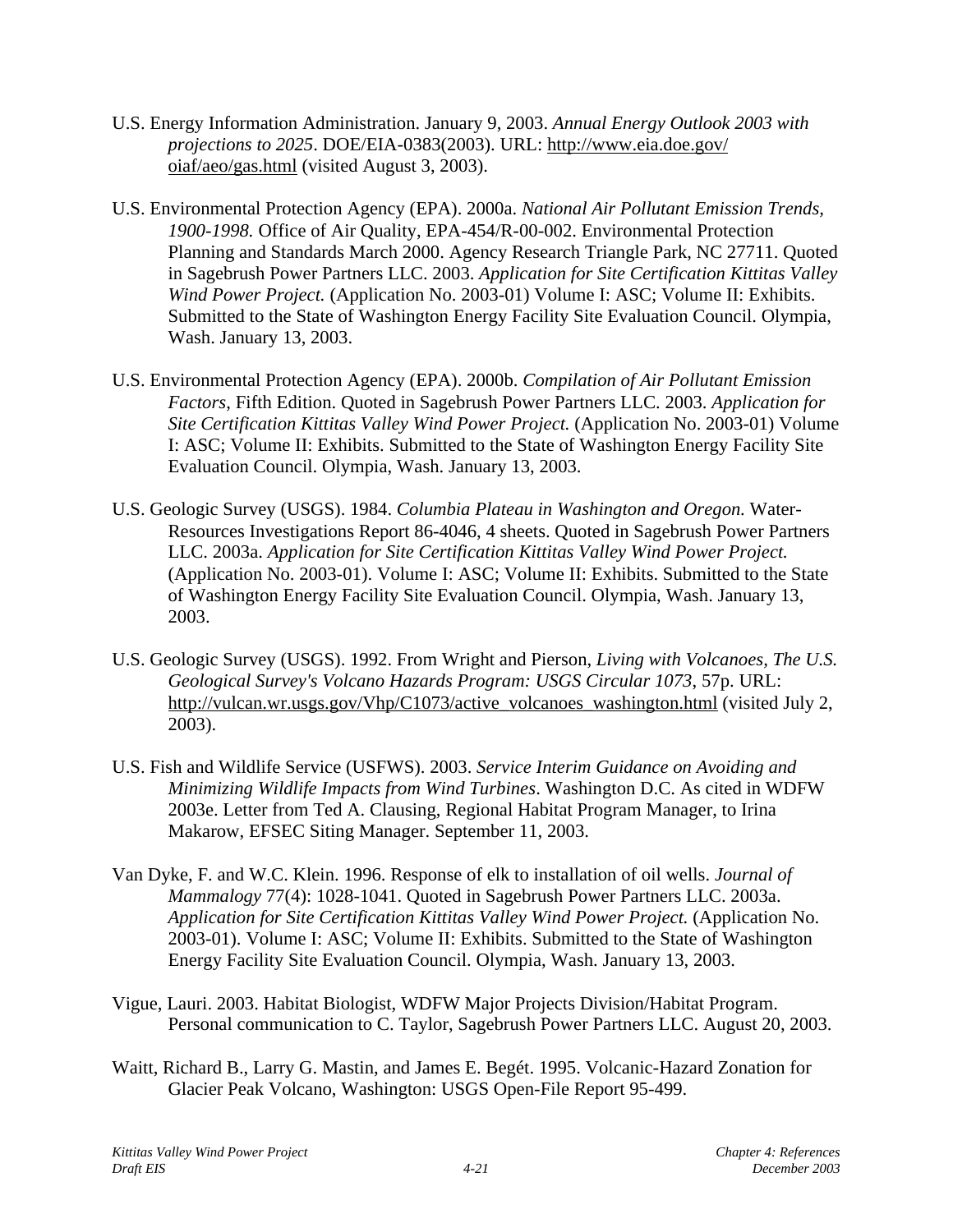- Waldron 1989. No Citation Provided. Quoted in Sagebrush Power Partners LLC. 2003. *Application for Site Certification Kittitas Valley Wind Power Project.* (Application No. 2003-01) Volume I: ASC; Volume II: Exhibits. Submitted to the State of Washington Energy Facility Site Evaluation Council. Olympia, Wash. January 13, 2003.
- Walla Walla County. 2000. *SEPA Final Environmental Impact Statement on FPL Energy's proposal for the Stateline Wind Project*. October 2000.
- Wallace, Robert. 1987. *Biology: The World of Life.* Scott, Foresman, and Company, Glenview, Illinois.
- Wantz and Sinclair. 1981. J. Appl. Meteor. 20, 1044-1411. Quoted in Sagebrush Power Partners LLC. 2003a. *Application for Site Certification Kittitas Valley Wind Power Project.* (Application No. 2003-01). Volume I: ASC; Volume II: Exhibits. Submitted to the State of Washington Energy Facility Site Evaluation Council. Olympia, Wash. January 13, 2003.
- Washington Department of Community, Trade and Economic Development (CTED) and the Washington Utilities and Transportation Commission (WUTC). 2002. *Green Power Programs in Washington: A Report to the Legislature*. December 2002.
- Washington Department of Ecology (Ecology). 1998. SEPA Handbook. Publication 98-114. URL: http://www.ecy.wa.gov/programs/sea/sepa/handbk/hbframe.htm (visited November 10, 2003).
- Washington Department of Fish and Wildlife (WDFW). 1996a. *Priority Habitat and Species List.* Habitat Program, Olympia, Washington.
- Washington Department of Fish and Wildlife (WDFW). 1996b. *Status of Washington's Shrub-Steppe Ecosystem: Extent, Ownership, and Wildlife/Vegetation Relationships.* Olympia, Wash.
- Washington Department of Fish and Wildlife (WDFW), 2002. Priority Habitats and Species Database Search. Washington Department of Fish and Wildlife, Natural Heritage Program.
- Washington Department of Fish and Wildlife (WDFW). 2003a. *Baseline and Monitoring Studies for Wind Projects and Wind Project Habitat Mitigation (Draft Guidance Document).* April 7, 2003.
- Washington Department of Fish and Wildlife (WDFW). 2003b. Letter from Laurie Vigue, Fish and Wildlife Biologist, WDFW to Chris Taylor, Sagebrush Power Partners LLC. June 18, 2003.
- Washington Department of Fish and Wildlife (WDFW). 2003c. Species data search. URL: http://www.wa.gov/wdfw/wildlife.htm (visited July 21, 2003).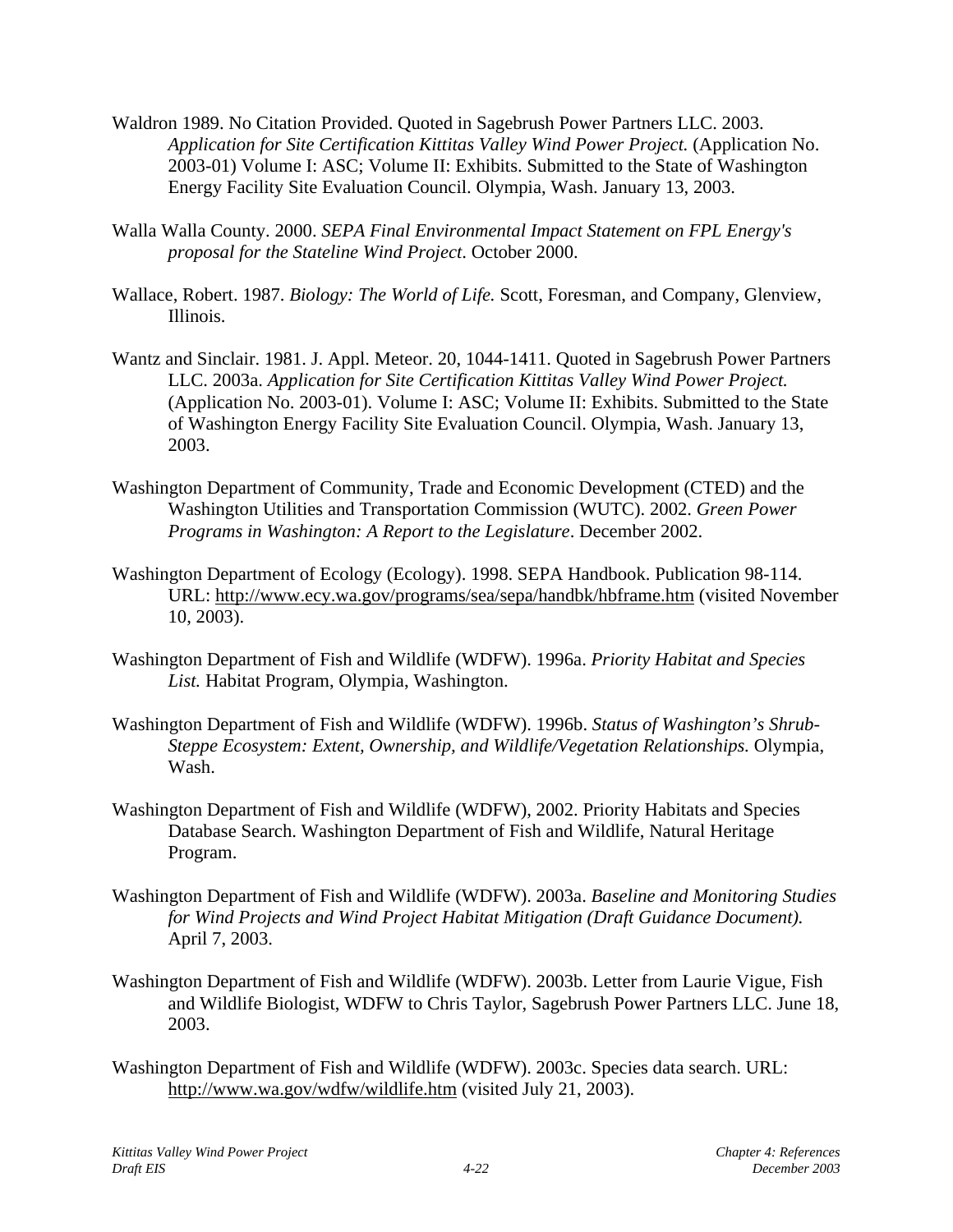- Washington Department of Fish and Wildlife (WDFW). 2003d. *Baseline and Monitoring Studies for Wind Projects*. August 2003.
- Washington Department of Fish and Wildlife (WDFW). 2003e. Letter from Ted A. Clausing, Regional Habitat Program Manager, to Irina Makarow, EFSEC Siting Manager. September 11, 2003.
- Washington Department of Fish and Wildlife (WDFW). 2003f. Letter from Ted A. Clausing, Regional Habitat Program Manager, to Chris Taylor, Project Development Manager, Sagebrush Power Partners LLC. September 17, 2003.
- Washington Department of Fish and Wildlife (WDFW). 2003g. Washington Wildlife Viewing Areas. URL: http://www.wa.gov/wdfw/lands/wildarea.htm (visited September 19, 2003).
- Washington Department of Fish and Wildlife (WDFW). 2003h. Priority Habitats and Species Database Search: Management Recommendations for Washington's Priority Habitats and Species. URL: http://www.wa.gov/wdfw/hab/phsrecs.htm (visited September 19, 2003).
- Washington Department of Fish and Wildlife (WDFW). No date. Washington Gap Analysis Project. USGS Biological Resources Division, through the Washington Cooperative Fish and Wildlife Research Unit at the University of Washington. Seattle, Wash. URL: www.fish.washington.edu/naturemapping/wagap/public\_html/index.html (visited 2003).
- Washington Department of Natural Resources (DNR). 2003. State of Washington Department of Natural Resources Wind Power Development Lease No. 60-074259. June 20, 2003.
- Washington Department of Revenue. 2002a. *Taxable retail sales for Counties by standard industrial classification calendar 2001*. May 24, 2003*.* URL: http://dor.wa.gov/docs/ reports/2001/qbrcal01/t3cal01.pdf (visited on June 2, 2003)
- Washington Department of Revenue. 2002b. *A comparison of County assessor statistics; 2001 County comparison.* December 30, 2002. URL: http://dor.wa.gov/docs/reports/2001/ 01\_CountyComparisonReport.pdf (visited on June 2, 2003).
- Washington Department of Revenue. 2002c. *Kittitas County and Washington State taxable retail sales.* Quoted in Sagebrush Power Partners LLC. January 13, 2003. *Application for Site Certification Kittitas Valley Wind Power Project.* (Application No. 2003-01) Volume I: ASC; Volume II: Exhibits. Submitted to the State of Washington Energy Facility Site Evaluation Council. Olympia, Wash.
- Washington Department of Wildlife (WDW). 1993. Pygmy rabbit (*Brachylagus idahoensis*) in Washington. Olympia, Wash.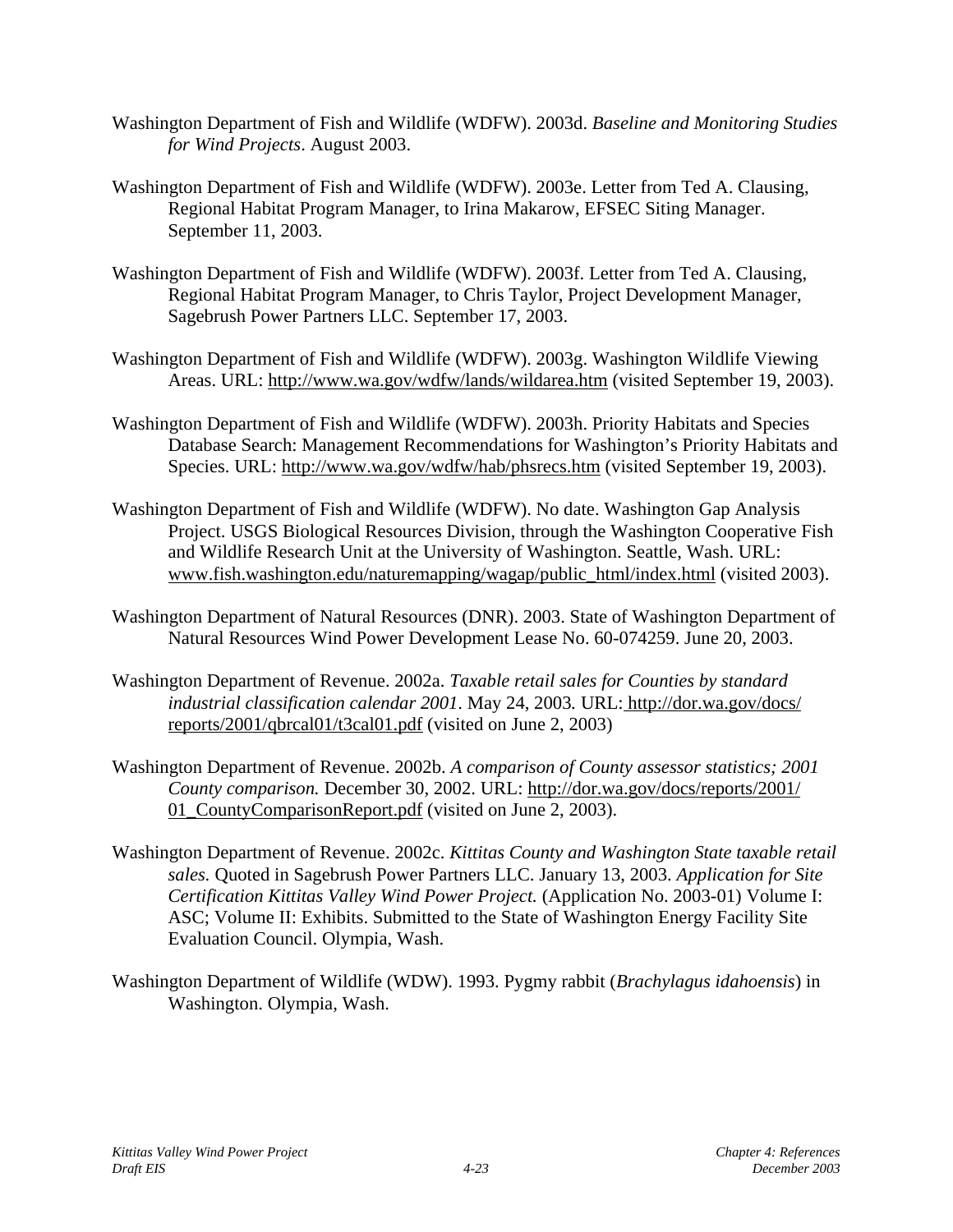- Washington Division of Geology and Earth Resources (WDGER) 2002. Information Circular 85. Quoted in Sagebrush Power Partners LLC. 2003. *Application for Site Certification Kittitas Valley Wind Power Project.* (Application No. 2003-01) Volume I: ASC; Volume II: Exhibits. Submitted to the State of Washington Energy Facility Site Evaluation Council. Olympia, Wash. January 13, 2003.
- Washington Ornithological Society (WOC). 2003. Species data search. URL http://www.wos.org/ WOSConf99.htm (visited October 3, 2003).
- Washington State Auditor. 2001. *Functional group/BARS summary total revenues Kittitas County general fund for 2001*. Local Government Financial Reporting System URL: http://lgfrs.sao.wa.gov/lgfrs/ (visited on June 2, 2003).
- Washington State Department of Transportation (WSDOT). 1996. 1996 Washington State Highway Accident Report. URL: http://www.wsdot.wa.gov/mapsdata/tdo/ PDF and ZIP Files/StateHwyAccidentRpt.pdf (visited August 21, 2003).
- Washington State Department of Transportation (WSDOT). 2000. 2000 Annual Traffic Report. Quoted in: Sagebrush Power Partners LLC. 2003a. *Application for Site Certification Kittitas Valley Wind Power Project.* (Application No. 2003-01). Volume I: ASC; Volume II: Exhibits. Submitted to the State of Washington Energy Facility Site Evaluation Council. Olympia, Wash. January 13, 2003.
- Washington State Department of Transportation (WSDOT). 2001. 2001 Annual Traffic Report. Quoted in: Sagebrush Power Partners LLC. 2003a. *Application for Site Certification Kittitas Valley Wind Power Project.* (Application No. 2003-01). Volume I: ASC; Volume II: Exhibits. Submitted to the State of Washington Energy Facility Site Evaluation Council. Olympia, Wash. January 13, 2003.
- Washington State Department of Transportation (WSDOT). March 14, 2003a. Letter from Troy A. Suing, P.E., WSDOT Regional Planning Engineer to Irina Makarow, EFSEC Siting Manager Re: Kittitas Valley Wind Project, Application No. 2003-01.
- Washington State Department of Transportation (WSDOT). July 17, 2003b. Letter from Troy A. Suing, P.E., WSDOT Regional Planning Engineer to Irina Makarow, EFSEC Siting Manager Re: Access for Kittitas Valley Wind Project, Application No. 2003-01.
- Washington State Department of Transportation (WSDOT). August 29, 2003c. Letter from Troy A. Suing, P.E., WSDOT Regional Planning Engineer to Irina Makarow, EFSEC Siting Manager Re: Revised construction traffic trips for Application No. 2003-01.
- Washington State Employment Security Department. 2002a. *Kittitas County Profile*. Prepared by Labor Market and Economic Analysis Branch of the Washington State Employment Security Department. November 2002.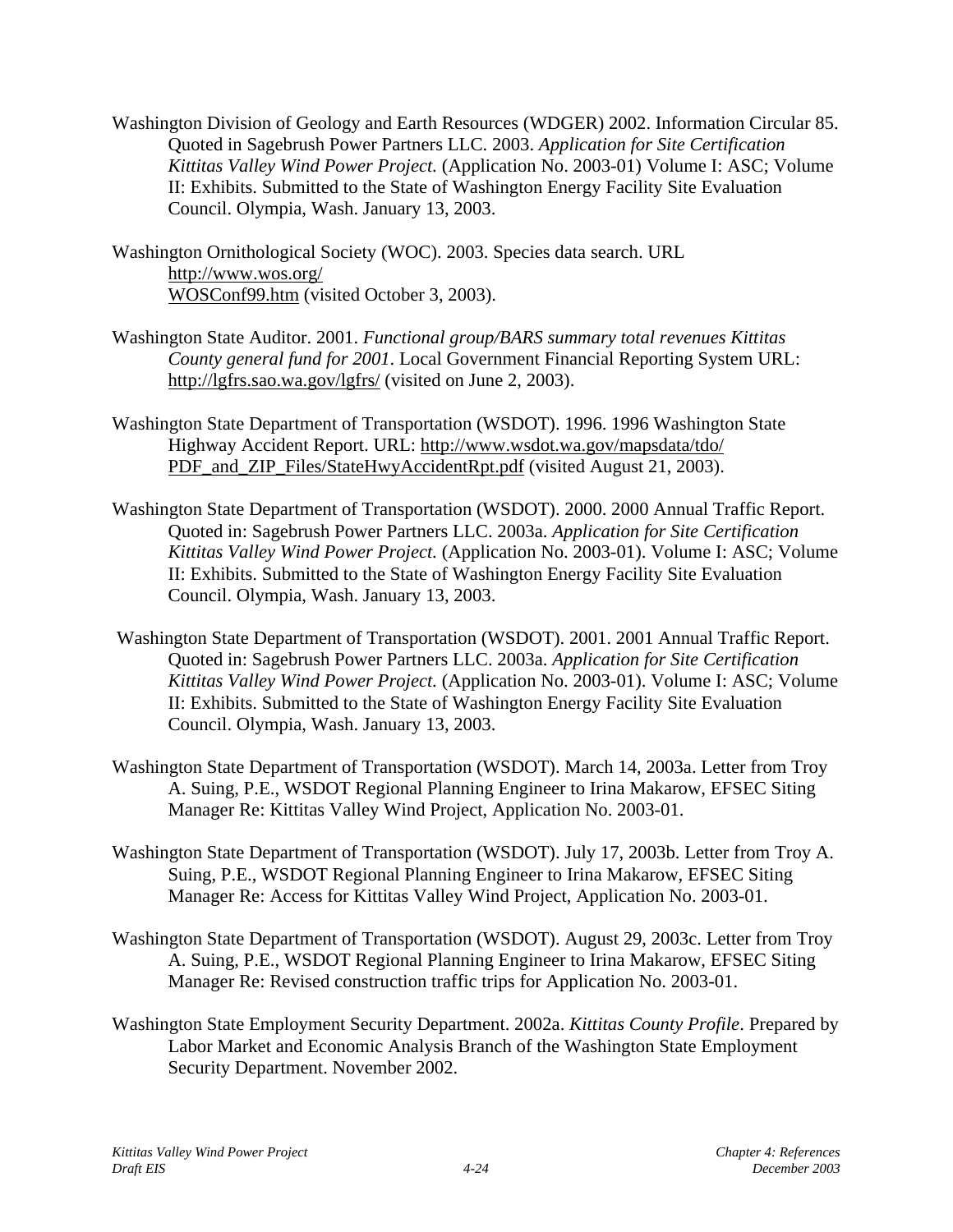- Washington State Employment Security Department. 2002b. *Yakima County Profile*. Prepared by Labor Market and Economic Analysis Branch of the Washington State Employment Security Department. December 2002.
- Washington State Office of Financial Management. 2002a. 2002 Washington State County Growth Management Population Projections: 2000 to 2025. Historical and Projected Population for Growth Management and Other Purposes, Intermediate Series: History 1960 to 2000 and Projections from 2005 to 2025. URL: http://www.ofm.wa.gov/pop/ gma/index.htm (visited August 26, 2003).
- Washington State Office of Financial Management. 2002b. November 2002 Forecast of the State Population by Age and Sex: 1990 to 2030 November 2002 Forecast. Updated October 29, 2002. URL: http://www.ofm.wa.gov/pop/stfc/index.htm (visited August 26, 2003).
- Washington State University Cooperative Extension Energy Program. July 30, 2003. Wind Energy Development in Washington, Summary of Development Activities. URL: www.energy/ftp\_ep/pubs/renewables/wind-develop.pdf (visited September 29, 2003).
- Weinman, Richard. 2003. Huckell/Weinman Associates, Inc. Electronic communication to Irina Makarow, Siting Manager, EFSEC. June 10, 2003.
- Western EcoSystems Technology (WEST), Inc. 2003. *Cumulative Impacts Analysis for Avian and other Wildlife Resources from Proposed Wind Project in Kittitas County, Washington*. Final Report. October 2003.
- Western Electricity Coordinating Council (WECC). September 2002. *10-Year Coordinated Plan Summary 2002-2011*. Planning and Operation for Electric System Reliability, pg. 16.
- Whiteman, K.J., 1986. *Ground-water Levels in Three Basalt Hydrologic Units Underlying the*
- Wind Energy in Cold Climates (WECO) Study. No date. Part-funded under contract JOR3- CT95-0014 of the Non-Nuclear Energy Programme managed by the European Commission, DGXII, and by the UK Department of Trade and Industry. Coordinated by the Finnish Meteorological Institute with DEWI (D), Garrad Hassan (UK), Risø (DK) and VTT (FI). Quoted in: Sagebrush Power Partners LLC. 2003c. *Kittitas Valley Wind Power Project Responses to Initial Completeness Report*. Submitted to the State of Washington Energy Facility Site Evaluation Council. Olympia, Wash. April 23, 2003.
- Windpower Monthly. December 1995. Quoted in: Country Guardian. 2003. URL: http://www.countryguardian.net/case.htm#jsafety (visited October 6, 2003).